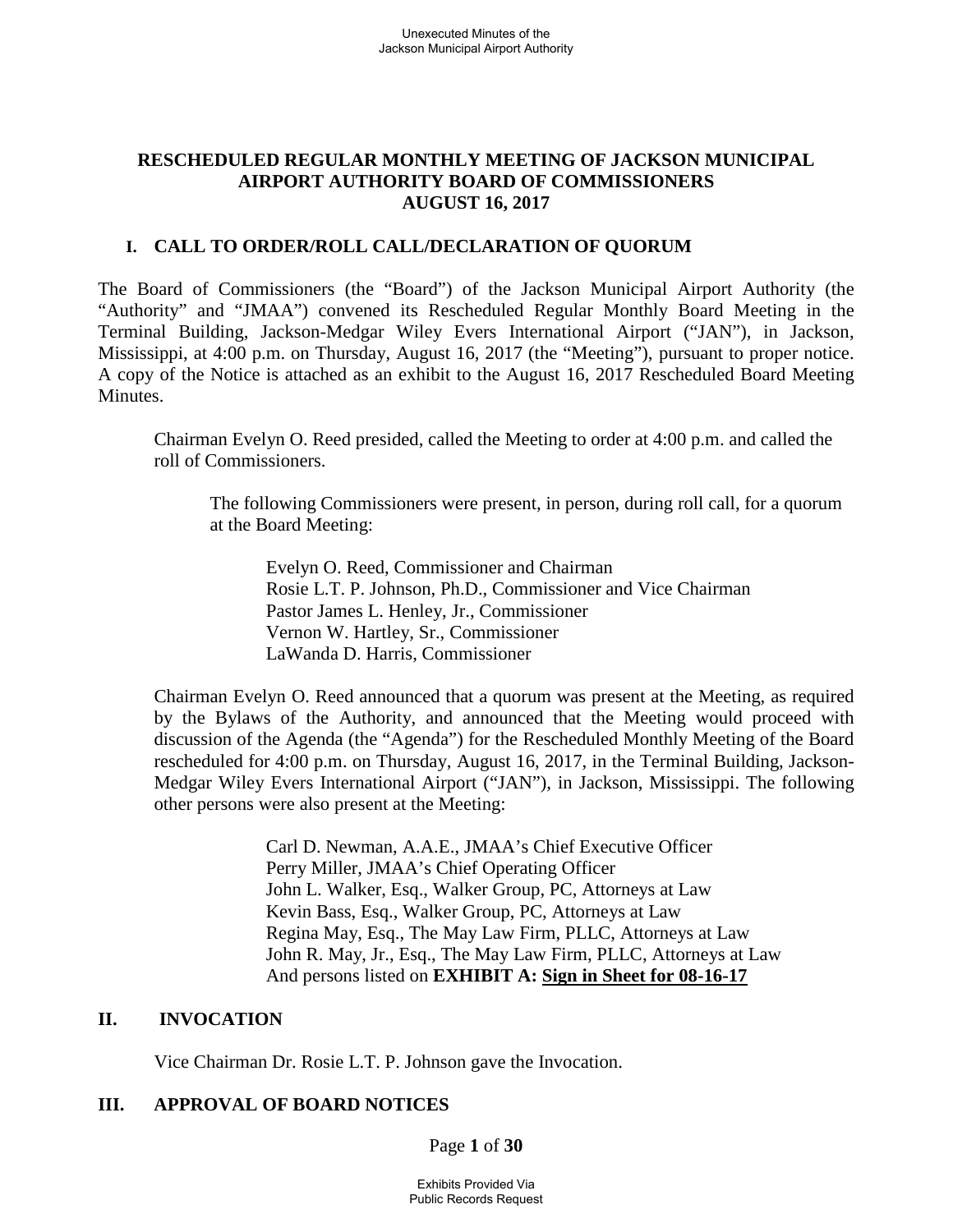- A. Rescheduling of the August 2017 Regular Monthly Work Session from Thursday August 24, 2017 at 8:30 a.m. to Thursday, August 10, 2017 at 8:30 a.m. Notice.
- B. Rescheduling of the August 2017 Regular Monthly Board Meeting from Monday, August 28, 2017 at 4:00 p.m. to Wednesday, August 16, 2017 at 4:00 p.m. Notice.
- C. Rescheduling of the July 2017 Regular Monthly Board Meeting from Monday, July 24, 2017 at 4:00 p.m. at Hawkins Field Airport to Thursday, July 27, 2017 at 8:00 a.m. at Jackson-Medgar Wiley Evers International Airport Notice.

### **RESOLUTION CY-2017-104**

# **APPROVAL OF THE NOTICES RESCHEDULING THE THURSDAY, AUGUST 24, 2017 8:30 A.M. WORK SESSION TO THURSDAY, AUGUST 10, 2017 8:30 A.M., THE MONDAY, AUGUST 28, 2017 4:00 P.M. BOARD MEETING TO WEDNESDAY AUGUST 16, 2017 4:00 P.M. AND THE MONDAY JULY 24, 2017 4:00 P.M. BOARD MEETING TO THURSDAY JULY 27, 2017 8:00 A.M.**

After discussion and review, and upon the motion made by Commissioner Hartley, seconded by Vice Chairman Dr. Johnson, and approved by the majority vote 4-0-1, the following resolution was made and entered.

**RESOLVED**, that the Board hereby approves the Notice of the Rescheduling of the August 2017 Regular Monthly Work Session from Thursday, August 24, 2017 at 8:30 a.m. to Thursday, August 10, 2017 at 8:30 a.m., the Notice of the Rescheduling of the August 2017 Regular Monthly Board Meeting from Monday, August 28, 2017 at 4:00 p.m. to Wednesday, August 16, 2017 at 4:00 p.m. and the Notice of the Rescheduling of the July 2017 Regular Monthly Board Meeting from Monday, July 24, 2017 at 4:00 p.m. to Thursday July 27, 2017 at 8:00 a.m.

Yeas: Hartley, Henley, Johnson, Reed Nays: None Abstentions: Harris

August 16, 2017

# **IV. APPROVAL AND EXECUTION OF MINUTES**

- A. Regular Work Session of Board of Commissioners, July 20, 2017.
- B. Rescheduled Regular Meeting of the Board of Commissioners, July 27, 2017.

### **RESOLUTION CY-2017-105**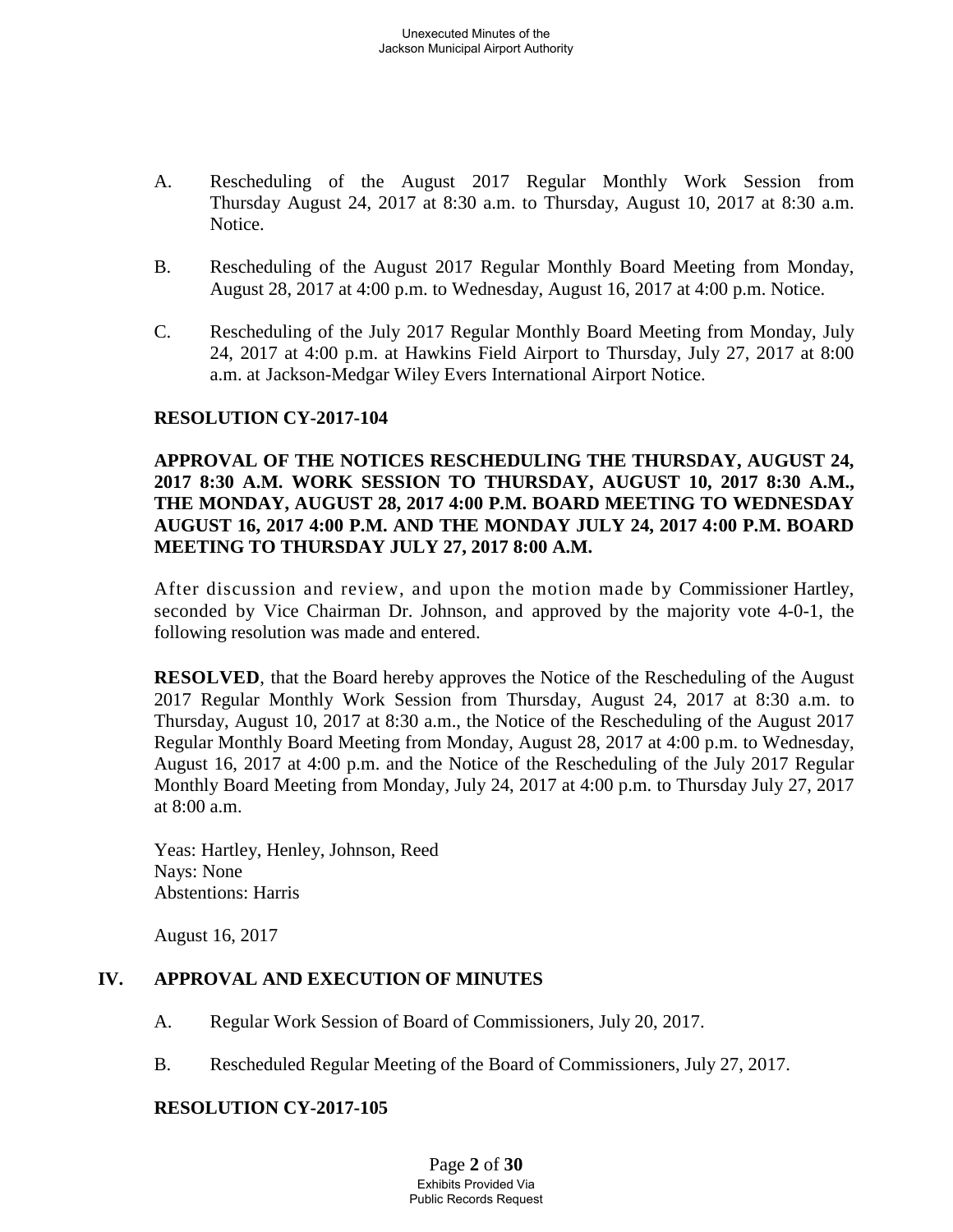# **APPROVAL AND EXECUTION OF THE JULY 20, 2017 WORK SESSION MINUTES AND THE JULY 27, 2017 RESCHEDULED REGULAR BOARD MEETING MINUTES**

After discussion and review and upon the motion made by Vice Chairman Dr. Johnson, and seconded by Commissioner Hartley, the Minutes of the Regular Work Session, July 20, 2017 and the Rescheduled Regular Board Meeting, July 27, 2017 were approved by unanimous vote of the Commissioners, and the following resolution was made and entered.

**RESOLVED**, that the Board hereby approves the Minutes of the Regular Work Session, July 20, 2017 and the Rescheduled Regular Board Meeting, July 27, 2017, as presented, and directs that said Minutes be filed in the appropriate Minute Book and Records of the Authority.

Yeas: Harris, Hartley, Henley, Johnson, Reed Nays: None Abstentions: None

August 16, 2017

# **V. PUBLIC COMMENTS**

None.

### **VI. REPORTS**

### **A. Report from the Chairman**

Chairman Reed thanked Vice Chairman Dr. Johnson for facilitating the August 10, 2017 Work Session and then announced that she did not have a report.

### **B. Chief Executive Officer**

| 1. | <b>Airport Project Manager Summary, Period Ending</b>    |  |
|----|----------------------------------------------------------|--|
| 2. | <b>Airport Activity Statistics Report, Period Ending</b> |  |

### **C. Attorney**

Page **3** of **30**

 $1$  The page numbers herein are the page numbers contained in the Meeting Packet which is attached as an Exhibit to the August 16, 2017 Rescheduled Regular Board Meeting Minutes.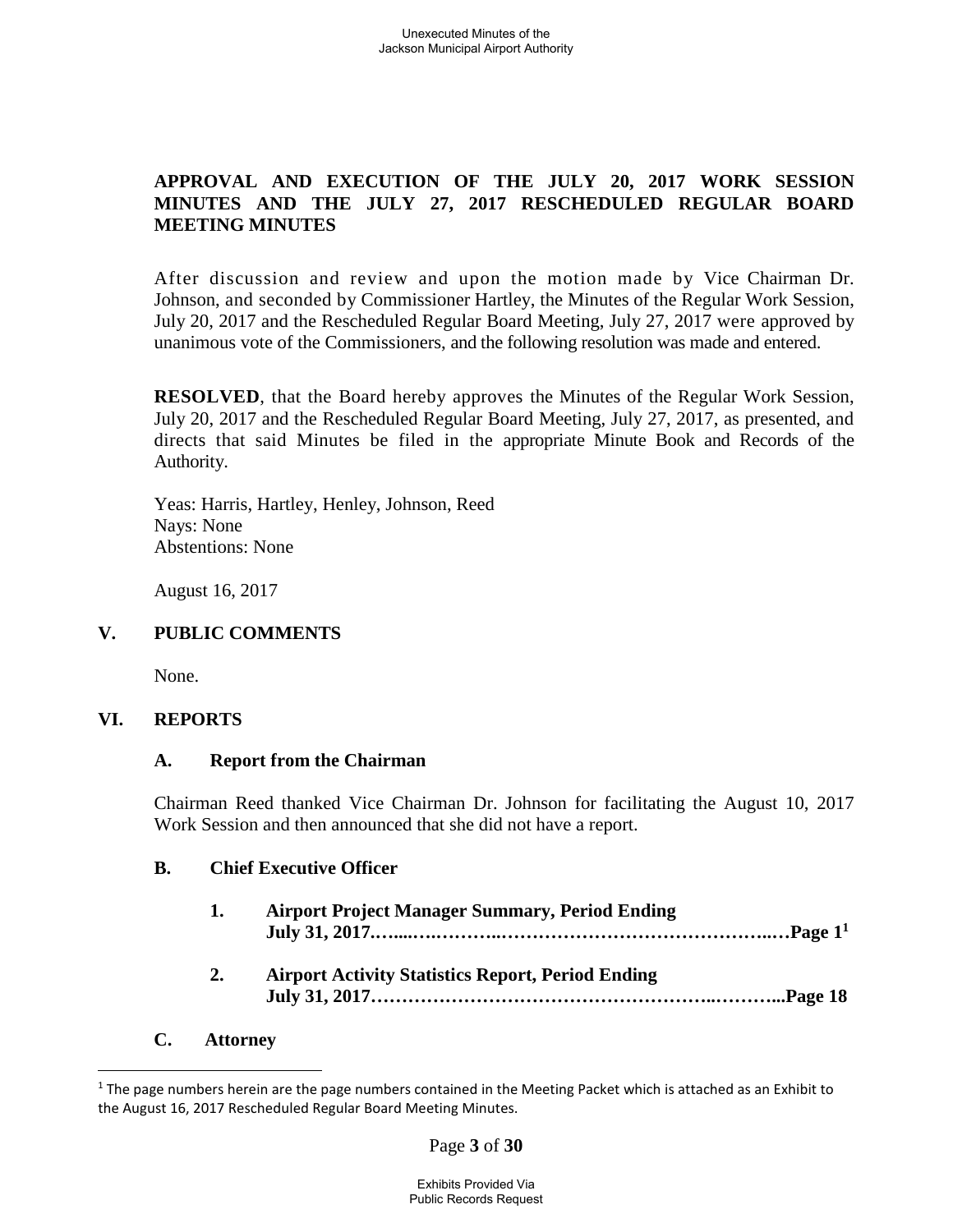Attorney Walker stated that there is one (1) matter that he recommends the Board take up during an Executive Session. Accordingly, he recommended that Chairman Reed present the matter for consideration at the appropriate time.

Also, he informed the Board that during the August 15, 2017 Jackson, MS City Council Meeting, the City Council passed an order agreeing to co-sponsor the Federal Aviation Administration grants and authorizing the Mayor of the Jackson, MS and the City Attorney for Jackson, MS to execute the Grant Agreements. -

# **VII. ACTION ITEMS**

### **A. Financial Matters**

- *1.* **Financial Reports for July 2017:**
	- *(a) Balance Sheet: Accept…………………………………………….......Page 31*
	- *(b) Income Statement: Accept……………………….……...……...……. Page 33*

### **RESOLUTION CY-2017-106**

# **RESOLUTION ACCEPTING/APPROVING THE JULY 2017 FINANCIAL REPORTS: BALANCE SHEET AND INCOME STATEMENT**

Upon motion by Commissioner Hartley, seconded by Vice Chairman Dr. Johnson, the following **RESOLUTION** was made and approved by majority vote 4-0-1.

**WHEREAS,** the Board of Commissioners (the "Board") of the Jackson Municipal Airport Authority (the "Authority") reviewed and considered the Authority's Balance Sheet and Income Statement ("the Financial Reports") for the month and period ending July 31, 2017, which were included in the Packet, at pages 31-35 and distributed to the Board prior to the August 16, 2017 Rescheduled Monthly Meeting of the Board.

**IT IS, THEREFORE, RESOLVED** that the Board hereby accepts and approves the July 2017 Financial Reports: Balance Sheet and Income Statement for July 2017.

Yeas: Harris, Hartley, Johnson, Reed Nays: None Abstentions: Henley

August 16, 2017

**c. Claims Docket for July 2017: Approve...………………………Page 36**

### **RESOLUTION CY-2017-107**

Page **4** of **30** Exhibits Provided Via Public Records Request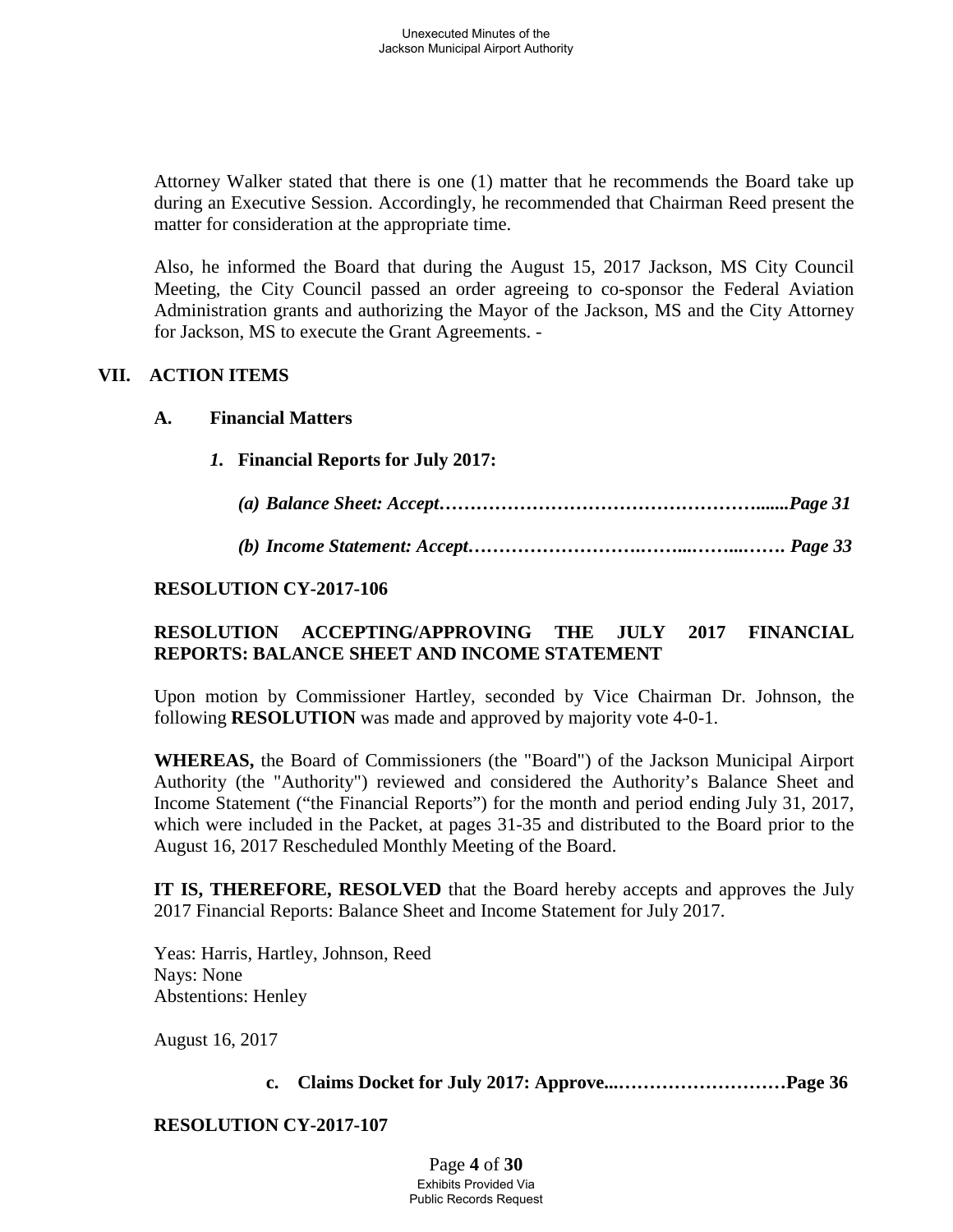# **RESOLUTION APPROVING THE CLAIMS DOCKET FOR THE MONTH AND PERIOD ENDING JULY 31, 2017**

Upon motion by Vice Chairman Dr. Johnson, seconded by Commissioner Hartley, the following **RESOLUTION** was made and approved by a majority vote 4-1-0.

**WHEREAS**, the Board of Commissioners (the "Board") of the Jackson Municipal Airport Authority (the "Authority") reviewed and considered the Authority's Claims Docket ("Claims") for the month and period ending July 31, 2017, which was included in the Packet, at pages 36-39, and distributed to the Board prior to the August 16, 2017 Rescheduled Regular Meeting of the Board; and

**IT IS, THEREFORE, RESOLVED** that the Board hereby authorizes payment of the Claims in the amount of \$1,882,763.67.

Yeas: Harris, Hartley, Reed, Johnson Nays: Henley Abstentions: None

August 16, 2017

*2. Early Issues………………………………...…………………….…...Page 40*

Mr. Newman, CEO, announced that the Staff is requesting authority to make early issue payments to Commissioner LaWanda D. Harris and Chairman Evelyn O. Reed related to travel reimbursements and/or travel advances.

### **RESOLUTION CY-2017-108**

# **RESOLUTION AUTHORIZING AN EARLY ISSUE PAYMENT FOR TRAVEL REIMBURSEMENTS AND/OR TRAVEL ADVANCES TO COMMISSIONER LAWANDA D. HARRIS AND CHAIRMAN EVELYN O. REED**

Upon motion by Commissioner Hartley, seconded by Vice Chairman Dr. Johnson, the following **RESOLUTION** was made and approved by unanimous vote.

**WHEREAS,** the Board has considered the request of JMAA's Staff for the authority to make a payment of \$218.28 to LaWanda D. Harris, Commissioner, for travel related to the MS Policy Conference hosted by the Congressional Black Caucus Institute, and \$1,061.20 to Evelyn O. Reed, Chairman, for travel related to the ACI-NA MARCOM or Marketing and Communications Conference and the Aviation Career Services Leadership Conference; and

**WHEREAS**, the Board finds that such request, which is fully explained in a Memorandum dated August 16, 2017, at page 40 of the Meeting Packet, ought to be granted.

Page **5** of **30**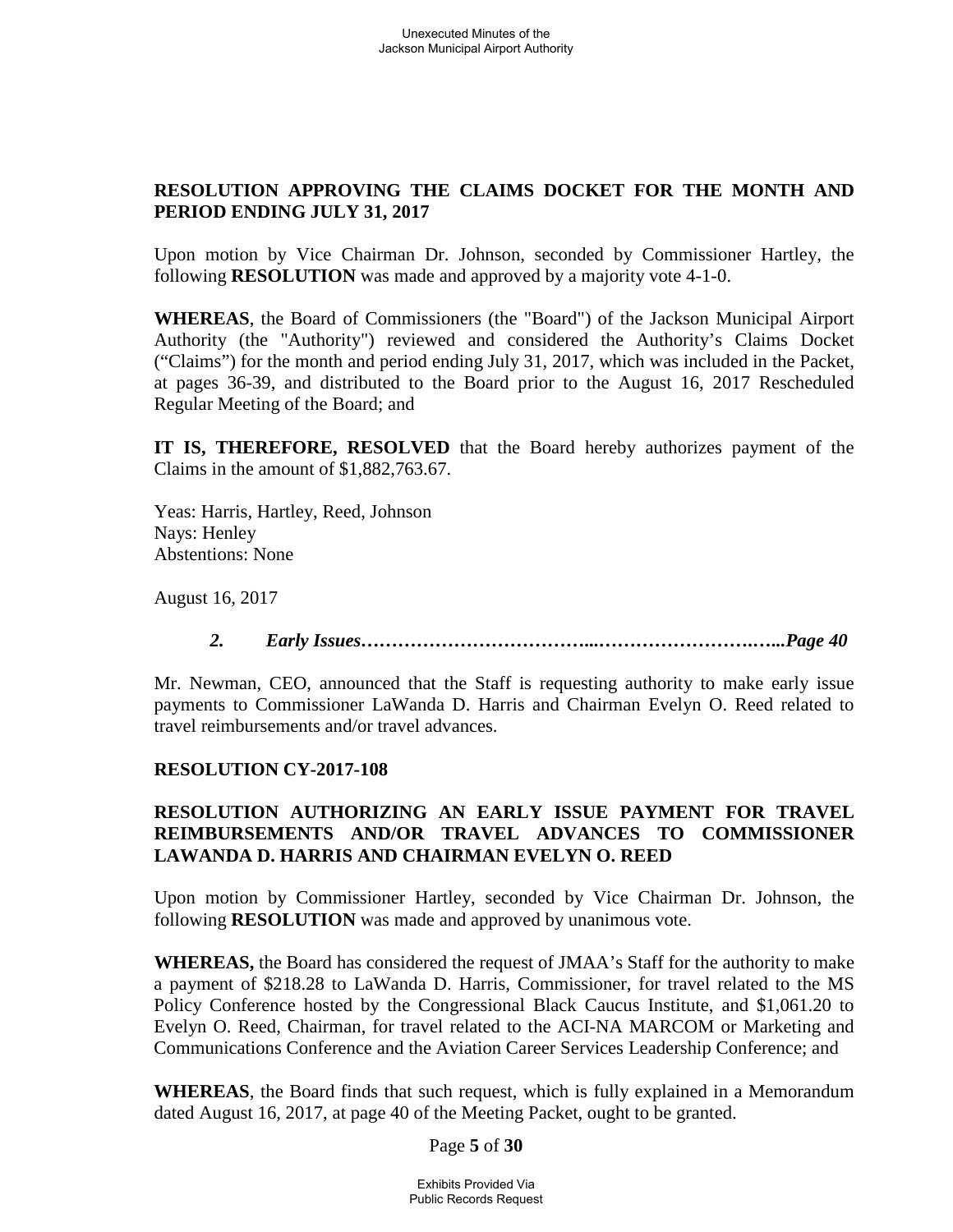**IT IS, THEREFORE, RESOLVED** that JMAA's Staff is authorized to pay the amount of \$218.28 to LaWanda D. Harris, Commissioner, for travel related to the MS Policy Conference hosted by the Congressional Black Caucus Institute, and \$1,061.20 to Evelyn O. Reed, Chairman, for travel related to the ACI-NA MARCOM or Marketing and Communications Conference and the Aviation Career Services Leadership Conference; and

**IT IS, THEREFORE, FURTHER RESOLVED** that such request is fully explained in the Memorandum dated August 16, 2017, at page 40 of the Meeting Packet.

Yeas: Harris, Hartley, Henley, Johnson, Reed Nays: None Abstentions: None

August 16, 2017

# *3. Resolution, JMAA: Authorizing the Sale and Issuance of Refunding Bonds………………….………………………………………………Page 41*

Attorney John May approached the podium and addressed the Board concerning the authorization request to sell and issue refunding bonds. Attorney May introduced Co-Bond Counsel, Attorney Joyce Hall, Watkins & Eager PLLC. Attorney Hall thanked the Board for the opportunity to serve as co-bond counsel for the refunding project. She requested the Commissioners to ask any questions they may have concerning the project.

Next, Attorney May announced that because of the timing as to the maturity dates of the refunded bonds and the refunding bonds, the Bond Issuance could not be completed without securing a Mississippi State Treasurer's Office Certification. He stated that Watkins & Eager made preliminary contact with the Mississippi State Treasurer's Office concerning the Certification. Based on that contact, Attorney May stated that the Treasurer's Office probably will certify the Bond Refunding Project after JMAA's Board of Commissioners passes a resolution authorizing the sale and issuance of the bonds. He also identified the revisions made to the bond documents because of being required to secure the Treasurer's Office Certification.

Attorney May added that there will be an additional minor change to the Fifth Supplemental Indenture to allow JMAA one hundred and eight (180) days to make certain financial disclosures instead of the current requirement of making them in one hundred and twenty (120) days.

In response to Chairman's Reed question, Attorney May informed the Board that none of the revisions discussed during his presentation affect the amount of savings for JMAA previously represented to the Board.

Then, in response to Chairman Dr. Johnson's question, Attorney Regina May informed the Board that bond counsel anticipates being able to proceed as then scheduled concerning presenting the Bond Documents to the City of Jackson, MS.

> Page **6** of **30** Exhibits Provided Via Public Records Request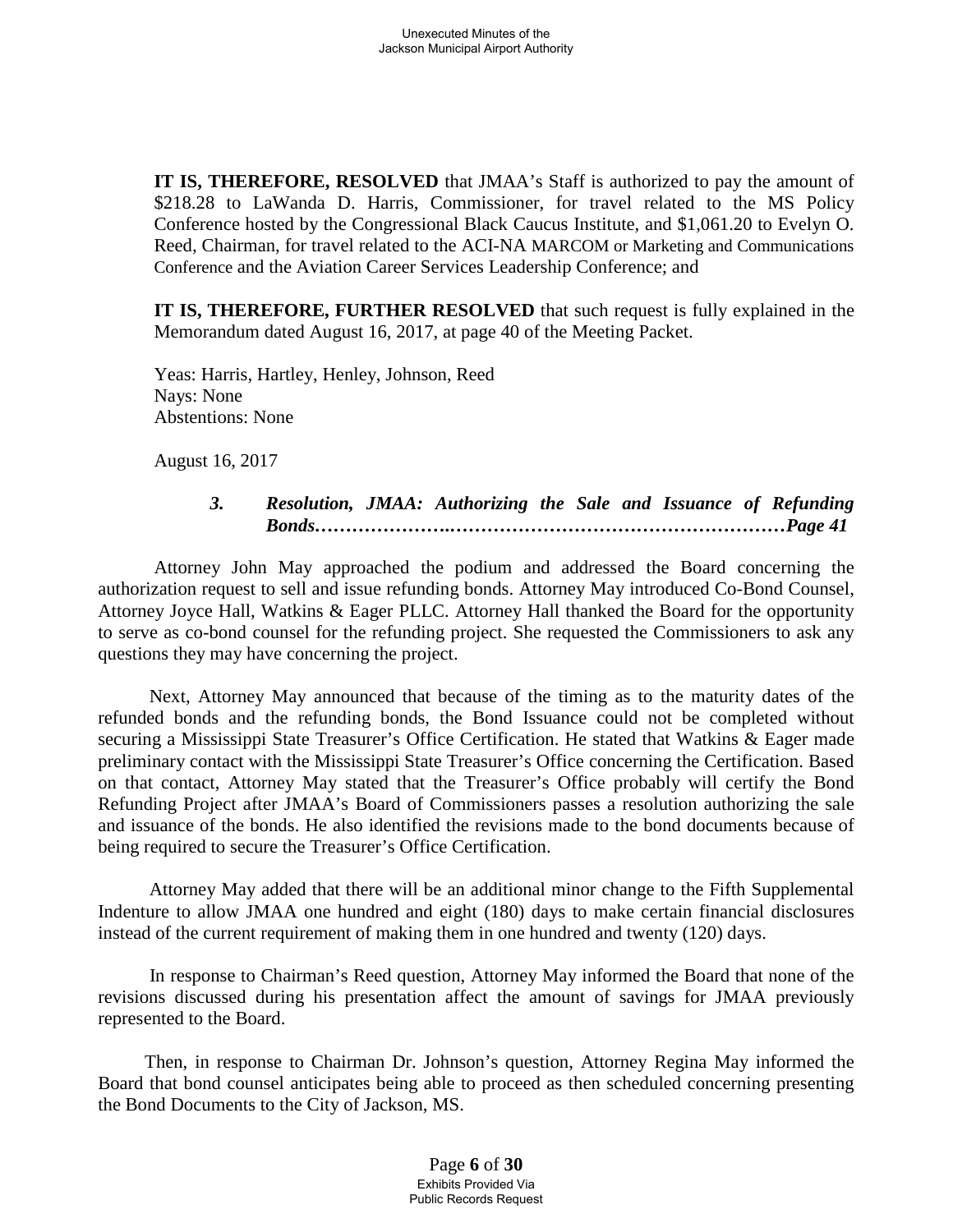#### **RESOLUTION CY-2017-109**

#### **AUTHORIZING THE SALE AND ISSUANCE OF REFUNDING BONDS**

Thereupon, Commissioner Vernon W. Hartley, Sr., offered and moved the adoption of the following resolution:

**RESOLUTION AUTHORIZING AND APPROVING THE SALE AND ISSUANCE OF BONDS DESIGNATED AS JACKSON MUNICIPAL AIRPORT AUTHORITY, AIRPORT REVENUE REFUNDING BONDS, SERIES 2017A (AMT) AND JACKSON MUNICIPAL AIRPORT AUTHORITY, AIRPORT REVENUE REFUNDING BONDS, SERIES 2017B (NON-AMT) OF THE JACKSON MUNICIPAL AIRPORT AUTHORITY; AUTHORIZING AND APPROVING THE FORM OF AND THE EXECUTION AND DELIVERY OF A FIFTH SUPPLEMENTAL INDENTURE OF TRUST, AN ESCROW TRUST AGREEMENT, A PRIVATE PLACEMENT AGREEMENT AND CERTAIN OTHER DOCUMENTS IN CONNECTION WITH SUCH REFUNDING BONDS; APPOINTING A TRUSTEE FOR SUCH FIFTH SUPPLEMENTAL INDENTURE OF TRUST; AUTHORIZING PROPER OFFICERS TO DO ALL OTHER THINGS DEEMED NECESSARY OR ADVISABLE IN CONNECTION WITH THE SALE AND ISSUANCE OF SUCH REFUNDING BONDS AND PAYMENT OF ALL COSTS OF ISSUANCE AND RELATED CHARGES; AND FOR RELATED PURPOSES.**

**WHEREAS**, the Jackson Municipal Airport Authority (the "Authority"), a body corporate and politic of the State of Mississippi (the "State"), was created by the City of Jackson, Mississippi (the "City"), pursuant to the provisions of Laws, 1958, ch. 230, as amended and currently codified as Sections 61-3-1 *et seq*., Mississippi Code of 1972, as amended (the "Act"), for the purpose of planning, establishing, developing, constructing, enlarging, improving, maintaining, equipping, operating, regulating and protecting the Jackson-Medgar Wiley Evers International Airport (the "International Airport") located in the City of Jackson (Rankin County), Mississippi, and the Hawkins Field Airport ("Hawkins Field") located in Hinds County, Mississippi; and

**WHEREAS**, pursuant to the Act, the Board of Commissioners of the Authority (the "Commission") is authorized to issue revenue bonds including, but not limited to, refunding bonds, of the Authority for the purposes set forth in the Act; and

**WHEREAS,** the Authority has undertaken, from time to time, a program of modernization and expansion of the Authority's principal facilities at the International Airport; and

**WHEREAS**, in order to fund a portion of the costs of such program of modernization and expansion of the International Airport, the Authority, pursuant to the Act, and an Indenture of Trust, dated as of December 1, 1996 (the "Original Indenture"), between the Authority and the Trustee, issued its \$8,095,000 Airport Revenue Bonds, Series 1996 ("Series 1996 Bonds"), all as more fully described in the Original Indenture; and

**WHEREAS**, in order to further fund a portion of the costs of such program of modernization

Page **7** of **30**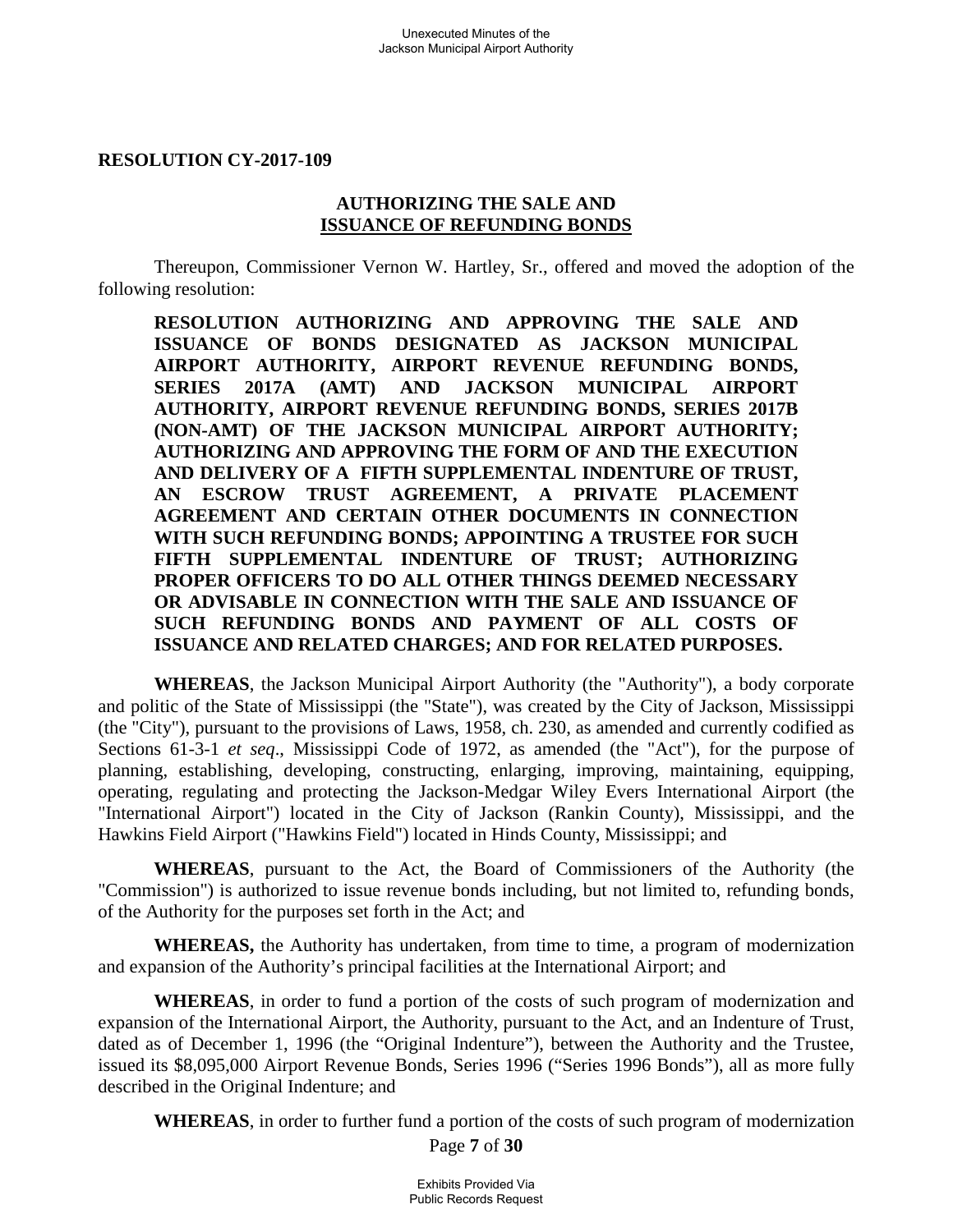and expansion of the International Airport, the Authority, pursuant to the Act and a First Supplemental Indenture of Trust, dated as of March 15, 1998 (the "First Supplemental Indenture"), between the Authority and the Trustee, issued its \$12,920,000 Airport Revenue Bonds, Series 1998A (the "Series 1998A Bonds") and its \$1,140,000 Airport Revenue Bonds, Series 1998B (the "Series 1998B Bonds" and together with the Series 1998A Bonds, the "Series 1998 Bonds"), all as more fully described in the First Supplemental Indenture; and

**WHEREAS**, in order to further fund a portion of the costs of such program of modernization and expansion of the International Airport and to advance refund and defease a portion of the Series 1998 Bonds, the Authority, pursuant to the Act and a Second Supplemental Indenture of Trust, dated as of June 1, 2005 (the "Second Supplemental Indenture") between the Authority and the Trustee, issued its \$17,200,000 Airport Revenue Bonds, Series 2005A (Non-AMT) (the "Series 2005A Bonds"), its \$7,775,000 Airport Revenue Bonds, Series 2005B (AMT) (the "Series 2005B Bonds") and its \$8,260,000 Airport Revenue Bonds, Series 2005C (Taxable) (the "Series 2005C Bonds" and together with the Series 2005A Bonds and the Series 2005B Bonds, the "Series 2005 Bonds"), all as more fully described in the Second Supplemental Indenture; and

**WHEREAS**, in order to further fund a portion of the costs of such program of modernization and expansion of the International Airport and to advance refund and defease a portion of the Series 1996 Bonds and a portion of the 1998 Bonds, the Authority, pursuant to the Act and a Third Supplemental Indenture of Trust, dated as of March 1, 2007 (the "Third Supplemental Indenture"), between the Authority and the Trustee, issued its \$6,480,000 Gulf Opportunity Zone Airport Revenue Refunding Bonds, Series 2007A (AMT) (the "Series 2007A Bonds") and its \$7,620,000 Airport Revenue Refunding Bonds, Series 2007B (Non-AMT) (the "Series 2007B Bonds" and together with the Series 2007A Bonds, the "Series 2007 Bonds"), all as more fully described in the Third Supplemental Indenture; and

**WHEREAS**, in order to further fund a portion of the costs of such program of modernization and expansion of the International Airport and to advance, refund and defease a portion of the Series 2005 Bonds, the Authority, pursuant to the Act and a Fourth Supplemental Indenture of Trust, dated as of September 1, 2015 (the "Fourth Supplemental Indenture"), between the Authority and the Trustee, issued its \$16,670,000 Airport Revenue Refunding Bonds, Series 2015A (Non-AMT) (the "Series 2015A Bonds") and its \$7,855,000 Airport Revenue Refunding Bonds, Series 2015B (AMT) (the "Series 2015B Bonds" and together with the Series 2015A Bonds, the "Series 2015 Bonds"), all as more fully described in the Fourth Supplemental Indenture; and

**WHEREAS**, the Series 1996 Bonds, the Series 1998 Bonds, and the Series 2005A Bonds and Series 2005B Bonds are no longer outstanding; and

**WHEREAS**, the Original Indenture provides that any Additional Bonds (as defined in the Original Indenture) issued pursuant to the terms and conditions of the Original Indenture shall be secured by the Net Revenues (as defined in the Original Indenture) on a parity with the outstanding Series 2005C Bonds, the Series 2007 Bonds, the Series 2015 Bonds, and any other Additional Bonds issued pursuant to the Original Indenture; and

**WHEREAS**, the Second Supplemental Indenture expanded the definition of Net Revenues to provide that Customer Facility Charges (as defined therein) are included in Net Revenues; and

**WHEREAS**, the Commission has determined it to be in the best interests of the Authority to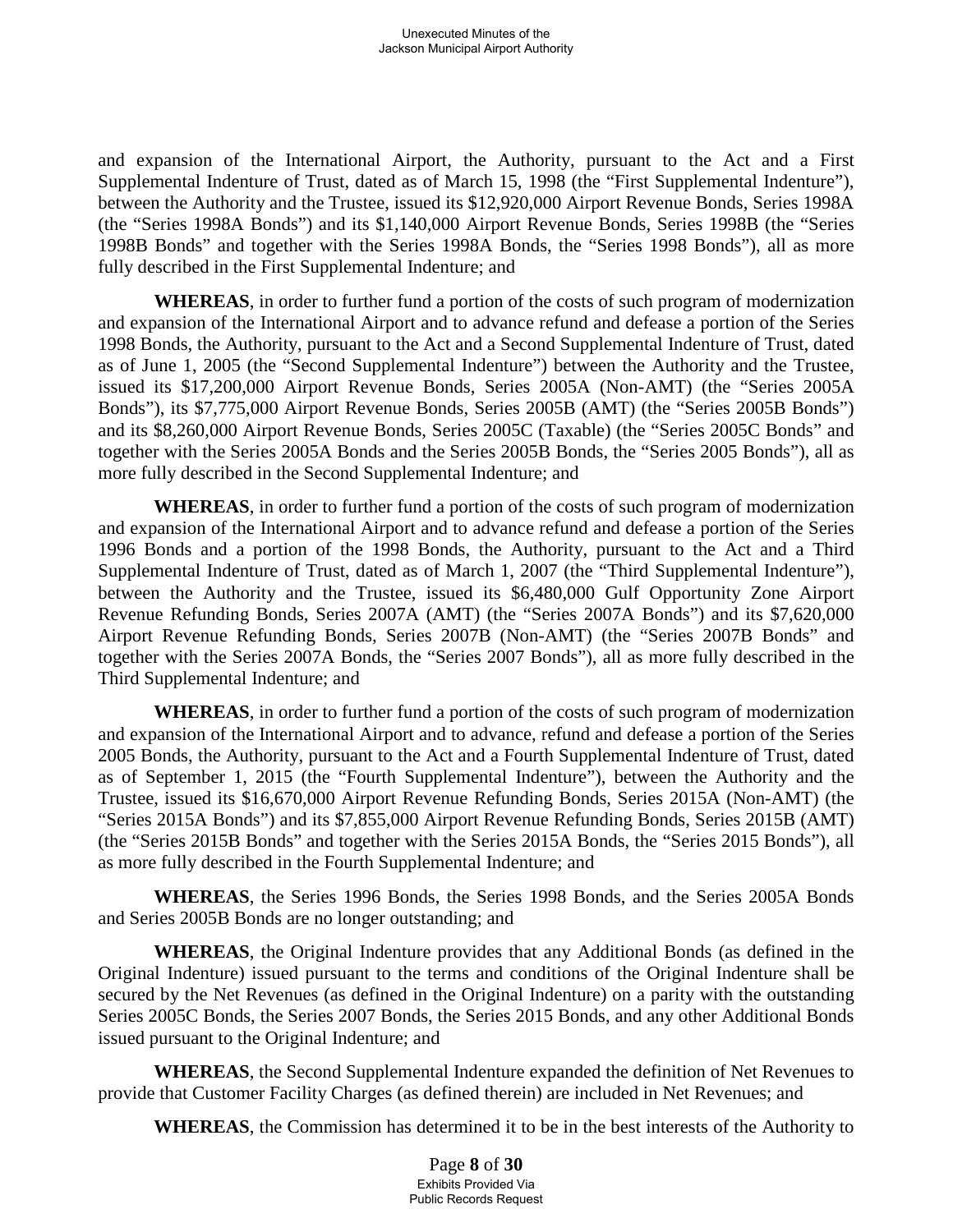refund and defease all of the Series 2007 Bonds through the issuance of Additional Bonds as authorized under the Original Indenture; and

**WHEREAS,** the Commission has further determined it to be in the best interest of the Authority to adopt the Fifth Supplemental Indenture, dated September 19, 2017 (the "Fifth Supplemental Indenture"), in accordance with the Original Indenture to implement the Series 2017 Refunding Project (as hereinafter defined); and

**WHEREAS**, the Commission hereby authorizes the issuance of two (2) additional Series of Bonds under the Original Indenture and the Fifth Supplemental Indenture, designated as the Jackson Municipal Airport Authority, Airport Revenue Refunding Bonds, Series 2017A (AMT) (the "Series 2017A Bonds") and the Jackson Municipal Airport Authority, Airport Revenue Refunding Bonds, Series 2017B (Non-AMT) (the "Series 2017B Bonds" and together with the Series 2017A Bonds, the "Series 2017 Refunding Bonds") for the purpose of providing funds with which to implement the Series 2017 Refunding Project and to pay the Costs of Issuance (as defined in the Fifth Supplemental Indenture) of the Series 2017 Refunding Bonds, which Series 2017 Refunding Bonds will be issued as Additional Bonds under the Original Indenture and the Fifth Supplemental Indenture; and

**WHEREAS,** the principal amount of the Series 2017 Refunding Bonds shall not exceed \$10,000,000; and

**WHEREAS**, the Commission further authorizes the fulfilling of all requirements for the issuance of Additional Bonds under the Original Indenture (including the filing with the Trustee of the instruments, resolutions, statements, opinions and certifications required by Article III of the Original Indenture) and all other things necessary to make the Fifth Supplemental Indenture a valid and binding supplement to the Original Indenture in accordance with its terms and a valid assignment and pledge of the Net Revenues pledged for the payment of principal of and interest on the Series 2017 Refunding Bonds and any other bonds issued on a parity therewith in accordance with the terms of the Original Indenture, including, but not limited to the Series 2005C Bonds, the Series 2015 Bonds, and any other Additional Bonds in accordance with the Original Indenture, including all supplements thereto, and all such acts are in all respects hereby authorized by the Board on behalf of the Authority; and

**WHEREAS**, all things necessary to make the Fifth Supplemental Indenture a valid assignment and pledge of the Net Revenues and the Passenger Facility Charges for the payment of the principal of and interest on the Series 2017 Refunding Bonds, are in all respects authorized by the Commission on behalf of the Authority; and

**WHEREAS**, the Commission is now ready to proceed with the issuance of such revenue refunding bonds for the purpose of providing funds with which to refund all of the Series 2007A Bonds and the 2007B Bonds (the "Series 2007 Refunded Bonds"), and pay the costs of issuance for such refunding bonds (collectively, the "Series 2017 Refunding Project"); and

**WHEREAS**, the Commission hereby declares that the Series 2017 Refunding Bonds shall not be issued unless all of the applicable requirements of the Act are met and, in addition, the net present value savings from the transaction shall be at least 3% of the principal amount of the Series 2007 Refunded Bonds being refunded, calculated after taking into account all costs of issuance of the transaction; and

Page **9** of **30**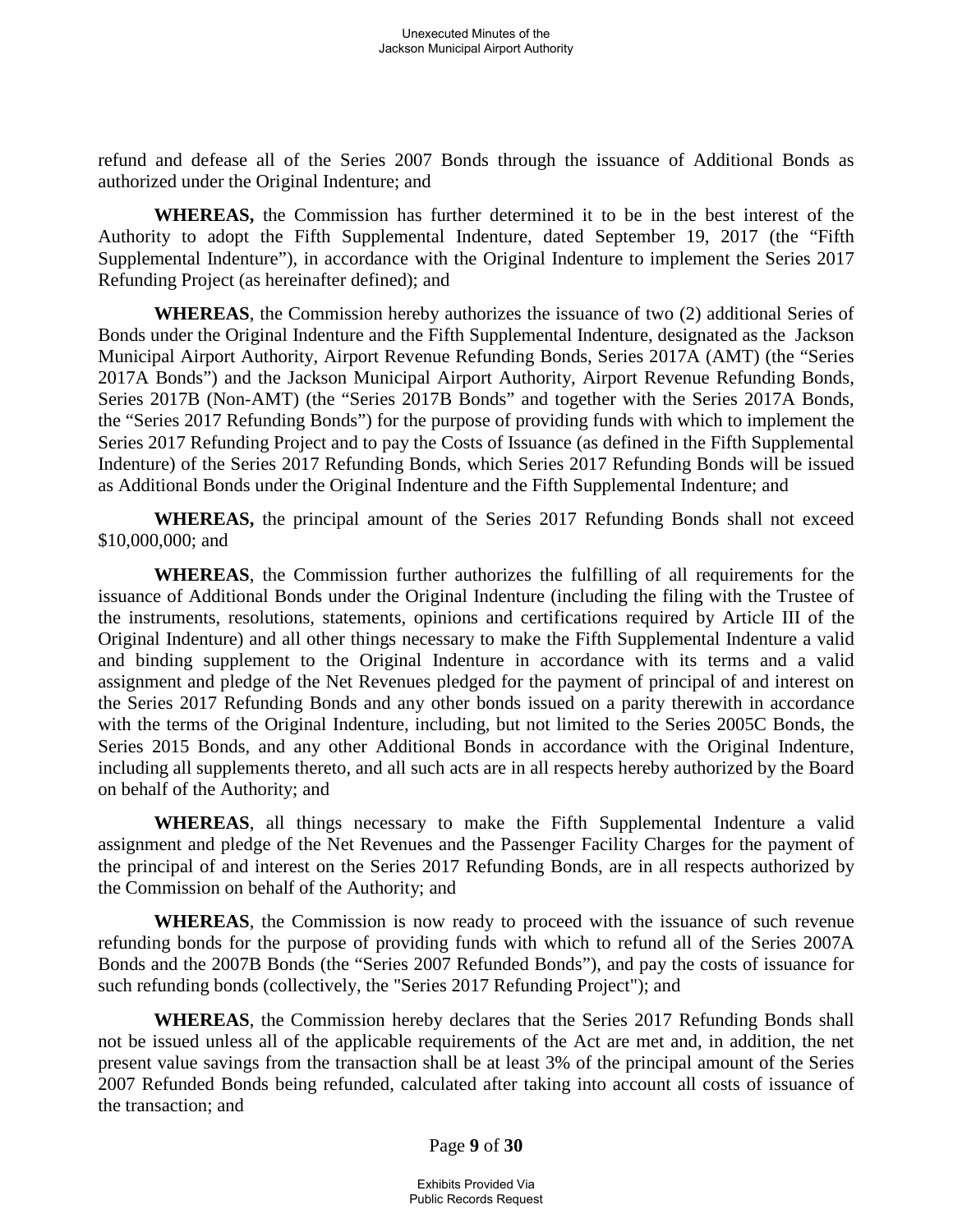**WHEREAS**, the Series 2017 Refunding Bonds will be issued pursuant to the Fifth Supplemental Indenture of Trust to finance the Series 2017 Refunding Project; and

**WHEREAS**, the Fifth Supplemental Indenture will be supplemental and amendatory to the Original Indenture, the First Supplemental Indenture, the Second Supplemental Indenture, the Third Supplemental Indenture, and the Fourth Supplemental Indenture; and

**WHEREAS**, the sale and issuance of the Series 2017 Refunding Bonds will be conditioned upon the approval by the City Council of the City of the issuance of the Series 2017 Refunding Bonds; and

**WHEREAS**, the refunding and defeasance of the Series 2007 Refunded Bonds will be carried out pursuant to the Fifth Supplemental Indenture and pursuant to an Escrow Trust Agreement, dated as of September 19, 2017 (the "Escrow Agreement"), between the Authority and Trustmark National Bank, as escrow agent; and

**WHEREAS,** in accordance with Section 61-3-53 (b) of the Act, the average maturity of bonds refunded by the Authority, computed to their stated maturities, shall not be increased by reason of a refunding; and

**WHEREAS,** the Authority's financial advisor projects that the average maturity of the Series 2007 Refunded Bonds will increase by slightly more than six (6) months as a result of the issuance of the Series 2017 Refunding Bonds; and

**WHEREAS,** Section 61-3-53 (d) of the Act provides an exception to the above prohibition in that an increase in the average maturity of the refunded bonds shall not prevent the refunding if it can be clearly shown with sufficient evidence by the Authority to the State Treasurer that a bond refunding is being accomplished to provide flexibility to the Authority in the financing of its projects, and upon such filing the State Treasurer then certifies the Authority's need to refund the outstanding issue; and

**WHEREAS,** the Authority's financial advisor projects the Series 2017 Refunding Bonds will result in a gross savings for the Authority of \$602,250.04, thereby providing flexibility to the Authority in the financing of its projects; and

**WHEREAS**, the Series 2017 Refunding Project is otherwise in accordance with all other provisions of the Act; and

**WHEREAS**, the Authority is now desirous of proceeding with the financing of the 2017 Refunding Project through the sale and issuance of the Series 2017 Refunding Bonds; and

**WHEREAS**, because of the nature of the Series 2017 Refunding Project and the Series 2017 Refunding Bonds, the Authority has determined that it is in the best interest of the Authority, as allowed by the Act, to authorize the sale of the Series 2017 Refunding Bonds pursuant to a private placement rather than a public sale by competitive bid; and

**WHEREAS**, because of the nature of the Series 2017 Refunding Project and the Series 2017 Refunding Bonds, the Authority has determined that it is in the best interest of the Authority as

> Page **10** of **30** Exhibits Provided Via Public Records Request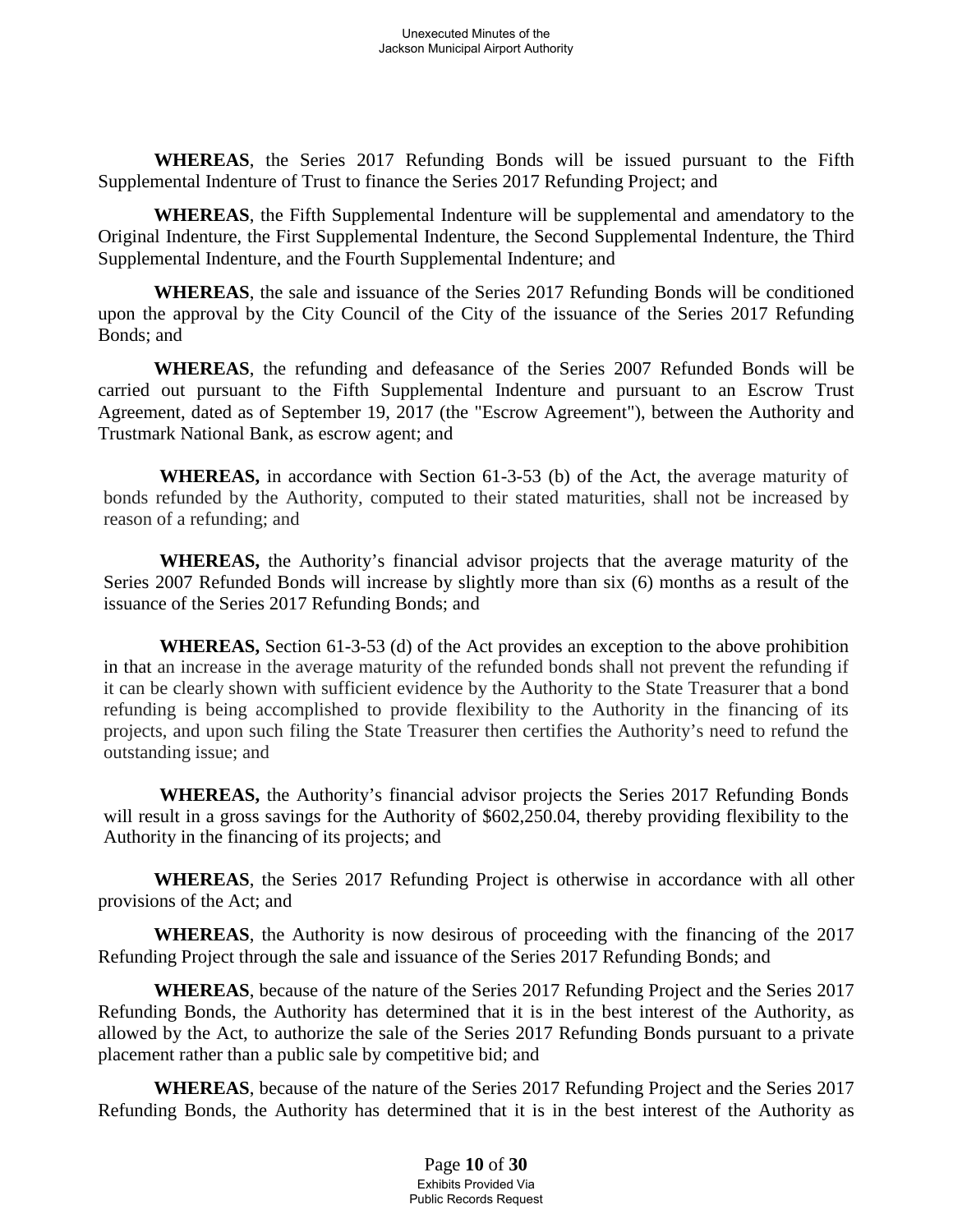allowed by the Act and Section 265(b)(3) of the Internal Revenue Code of 1986, as amended ("the Code"), to authorize the sale of the Series 2017 Refunding Bonds as a small issuance as defined in the Code; and

**WHEREAS,** the Authority desires to designate the Series 2017 Bonds as qualified tax exempt obligations as defined in and for the purposes set forth in Section 265(b)(3) of the Code for calendar year 2017; and

**WHEREAS**, the Authority proposes to sell and issue the Series 2017 Refunding Bonds to Trustmark National Bank (the "Bank") pursuant to a Private Placement Agreement (the "Private Placement Agreement") between the Authority and the Bank; provided that the Agreement shall not be entered into by the Authority until such time as its Financial Advisor, Frasca & Associates LLC, can demonstrate that the net present value savings resulting from the issuance of the Series 2017 Refunding Bonds shall be at least 3% of the principal amount of the Series 2007 Refunded Bonds, calculated after taking into account all costs of issuance of the Series 2017 Refunding Bonds; and

**WHEREAS**, forms of the following have been prepared and submitted to the Authority:

the Fifth Supplemental Indenture under which the Series 2017 Refunding Bonds will be issued and by which they will be secured;

the Escrow Agreement pursuant to which the proceeds of the Series 2017 Refunding Bonds, together with other available funds of the Authority, will be used to refund and defease the Series 2007 Refunded Bonds; and

the Private Placement Agreement providing for the sale, by the Authority, and the purchase, by the Bank, of the Series 2017 Refunding Bonds; and

**WHEREAS**, it appears that each of the documents, referred to above and currently before the Commission, is in appropriate form and is an appropriate document for the purposes identified; and

**WHEREAS**, the Series 2017 Refunding Bonds will be issued under and secured by the terms of the Original Indenture and the Fifth Supplemental Indenture and will be on a parity with the Series 2005C Bonds, the Series 2015 Bonds, and any Additional Bonds subsequently issued under the Original Indenture, as amended and supplemented from time to time; and

**WHEREAS**, all conditions, acts and things required by the Act and the Constitution and laws of the State to have existed, to have happened and to have been performed precedent to and in connection with the adoption of this Resolution, the sale and issuance of the Series 2017 Refunding Bonds, the execution and delivery of the Fifth Supplemental Indenture, the Escrow Agreement, and the Private Placement Agreement, have happened and have been performed in regular and due time, form and manner as required by law; and

**WHEREAS**, it is proposed that the Authority should take all such additional actions, make all such elections, authorize the filings of such certificates, applications, reports and notices, and authorize such other actions and proceedings as shall be necessary in connection with the sale and issuance of the Series 2017 Refunding Bonds.

### Page **11** of **30**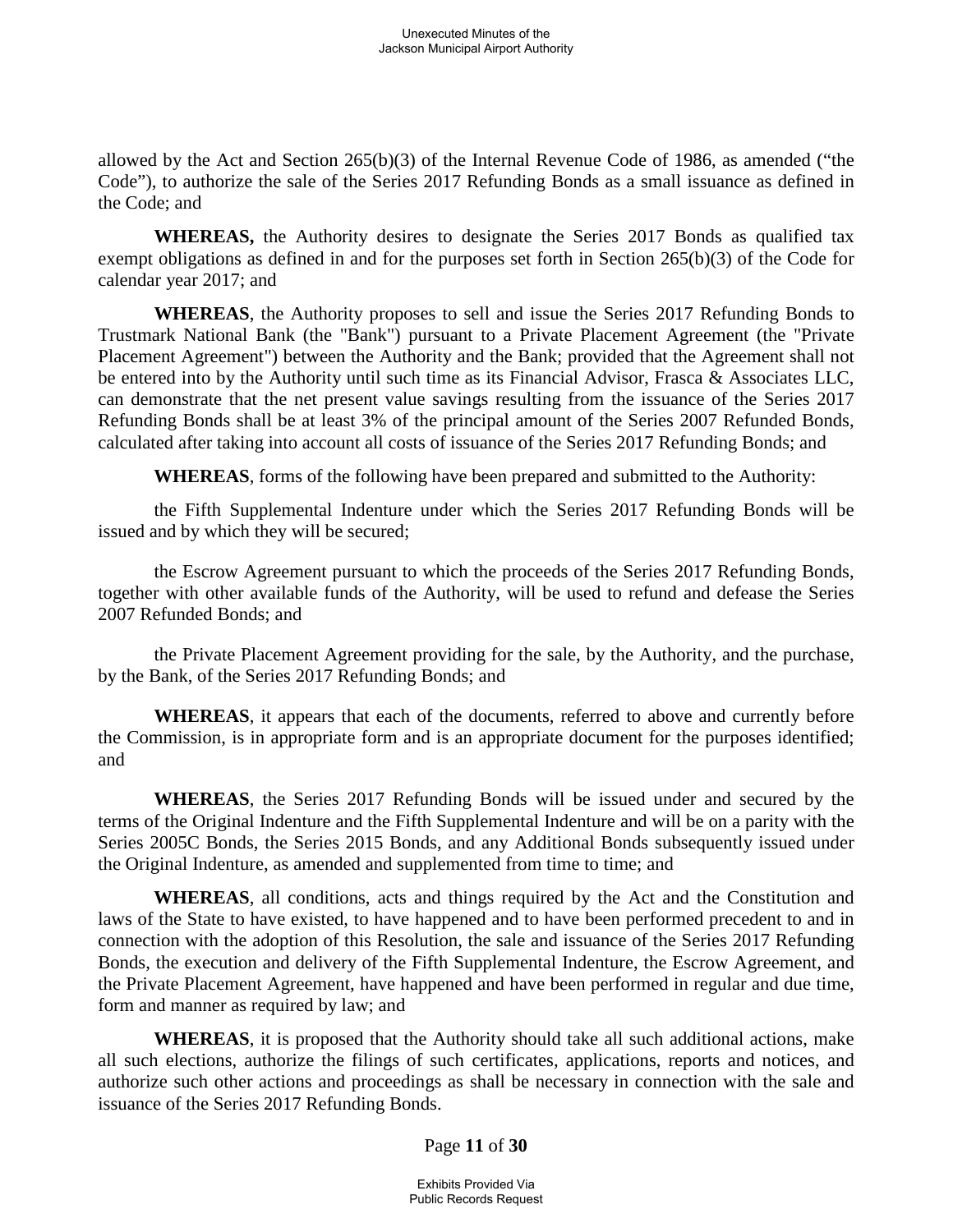### **NOW, THEREFORE, BE IT RESOLVED, DETERMINED AND ORDERED BY THE BOARD OF COMMISSIONERS OF THE AUTHORITY, ACTING FOR AND ON BEHALF OF THE AUTHORITY, AS FOLLOWS:**

**SECTION 1.** This Resolution is adopted pursuant to the Act, subject to certification of this Series 2017 Refunding Project by the State Treasurer, and the Authority expressly authorizes Bond Counsel to submit this Resolution, the Authority's Financial Advisor's Analysis, the 2007 Refunded Bonds and Series 2017 Refunding Bonds average maturity calculations, and any other documentation and information necessary to the State Treasurer to secure such certification from the State Treasurer of the need to refund the Series 2007 Bonds with the Series 2017 Refunding Bonds, and thereby waive the requirements of Section 61-3-53 of the Act.

**SECTION 2.** The sale and issuance of the Series 2017 Refunding Bonds for the purpose of providing funds for the Series 2017 Refunding Project pursuant to the Act is hereby authorized.

**SECTION 3.** To finance the Series 2017 Refunding Project, the sale and issuance of the Series 2017 Refunding Bonds are hereby authorized, subject to the provisions of this Resolution, the Original Indenture, as amended and supplemented, and the Fifth Supplemental Indenture. The Series 2017 Refunding Bonds shall be issuable as registered bonds, in denominations as provided by the Original Indenture, as amended and supplemented, and the Fifth Supplemental Indenture, and shall be payable as to principal and interest as provided in the Original Indenture, as amended and supplemented, and the Fifth Supplemental Indenture, and shall be dated as of the date set forth in the Fifth Supplemental Indenture. The Series 2017 Refunding Bonds shall be subject to prior redemption as provided in the Fifth Supplemental Indenture and shall mature at the times and in the principal amounts and shall bear interest at the rate or rates per annum, payable at the times, as provided in the Fifth Supplemental Indenture, subject to the limitation that the Series 2017 Refunding Bonds shall not bear a greater overall rate to maturity than thirteen percent (13%) per annum. The form of the Series 2017 Refunding Bonds and the provisions for signatures, authentication, payment, redemption and number shall be as set forth in the Original Indenture, as amended and supplemented, and the Fifth Supplemental Indenture. The final maturity of the Series 2017 Refunding Bonds shall not be later than October 1, 2027. All other terms and provisions of the Series 2017 Refunding Bonds shall be as set forth in the Original Indenture, as amended and supplemented, and the Fifth Supplemental Indenture.

**SECTION 4.** In accordance with the requirements of the Act, the Board hereby finds, determines and adjudicates that (a) the Authority shall make payments in amounts which shall be equal to the amount payable as interest, premium, if any, and principal, either at the stated maturities of the Series 2017 Refunding Bonds as set forth in the Fifth Supplemental Indenture or upon redemption prior to maturity as set forth in the Fifth Supplemental Indenture; (b) the Fifth Supplemental Indenture, the Escrow Agreement, and the Private Placement Agreement, are in full compliance and conformity with all provisions of the Act, and (c) the Series 2017 Refunding Project is for a lawful and valid purpose in that it will satisfy all of the applicable requirements of the Act, result in the enhancement of the Authority's annual cash flow and provide flexibility to the Authority in the financing of its future projects.

> Page **12** of **30** Exhibits Provided Via Public Records Request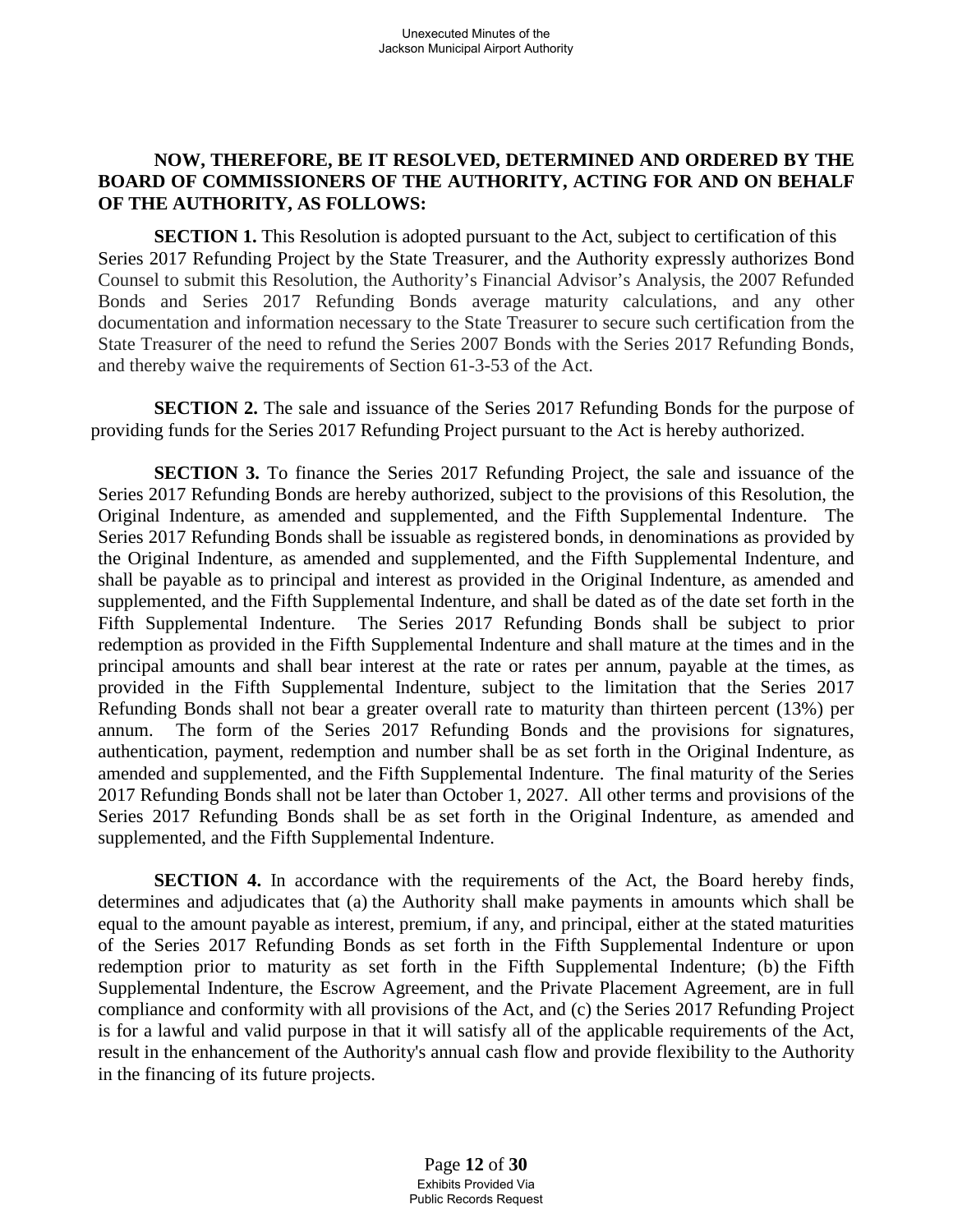**SECTION 5.** The Series 2017 Refunding Bonds shall be secured by the pledge effected by the Original Indenture, as amended and supplemented, and the Fifth Supplemental Indenture and shall be limited obligations of the Authority payable solely from and secured by a pledge of the Net Revenues, the Passenger Facility Charges and other monies and property pledged under the Original Indenture, as amended and supplemented, and the Fifth Supplemental Indenture, and shall be on a parity with the Series 2005C Bonds, the Series 2015 Bonds, and any Additional Bonds subsequently issued under the Original Indenture, as amended and supplemented from time to time. The Series 2017 Refunding Bonds will not constitute a debt, liability or general obligation of the Authority, the City, the State or any political subdivision thereof or a pledge of the faith and credit of the Authority, the City, the State or any political subdivision thereof but shall be payable solely as hereinabove provided and will not directly, indirectly or contingently, obligate the City or the State to levy or to pledge any form of taxation whatsoever for the payment thereof.

**SECTION 6.** Except as supplemented by the First Supplemental Indenture, the Second Supplemental Indenture, the Third Supplemental Indenture, the Fourth Supplemental Indenture, and the Fifth Supplemental Indenture, the Original Indenture, in the form submitted at this meeting and made a part of this Resolution, as though set forth in full herein, shall be, and the same hereby is, ratified and confirmed in said form.

**SECTION 7.** The Fifth Supplemental Indenture, in the form submitted at this meeting and made part of this Resolution, as though set forth in full herein, shall be, and the same hereby is, approved in substantially said form. The Chairperson of the Commission (the "Chairperson") and the Chief Executive Officer of the Authority are hereby authorized and directed to execute and deliver the Fifth Supplemental Indenture with such changes, insertions and omissions as may be approved by such officers, said execution being conclusive evidence of such approval.

**SECTION 8.** The Escrow Agreement in the form submitted at this meeting and made a part of this Resolution, as though set forth in full herein, shall be, and the same hereby is, approved in substantially said form. The Chairperson and the Chief Executive Officer are hereby authorized and directed to execute and deliver the Escrow Agreement with such changes, insertions and omissions as may be approved by such officers, said execution being conclusive evidence of such approval.

**SECTION 9.** The Private Placement Agreement in the form submitted at this meeting and made a part of this Resolution, as though set forth in full herein, shall be, and the same hereby is, approved in substantially said form. The Chairperson and the Chief Executive Officer are hereby authorized and directed to execute and deliver the Private Placement Agreement with such changes, insertions and omissions as may be approved by such officers, said execution being conclusive evidence of such approval; provided, however, that such officers shall not execute the Private Placement Agreement on behalf of the Authority until such time as the Financial Advisor, Frasca & Associates, LLC, can demonstrate that the net present value savings resulting from the issuance of the Series 2017 Refunding Bonds shall be at least 3% of the principal amount of the Series 2007 Refunded Bonds, calculated after taking into account all costs of issuance of the Series 2017 Refunding Bonds.

Page **13** of **30**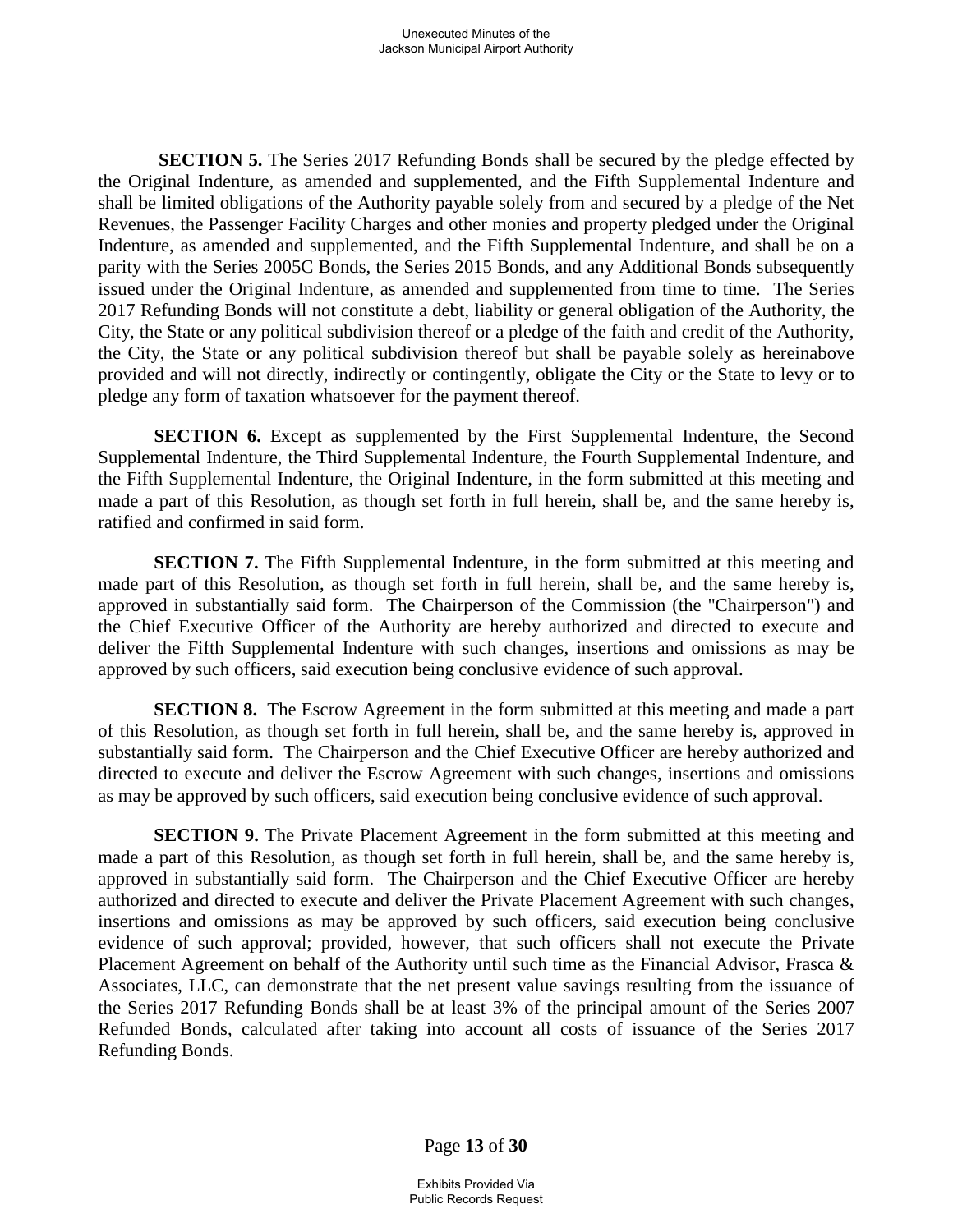**SECTION 10.** Copies of the documents provided for in Sections 6 through 9 of this Resolution in the forms submitted at this meeting and approved in substantially said forms by this Resolution are on file in the office of the Chief Executive Officer.

**SECTION 11.** The Series 2017 Refunding Bonds shall be executed by the manual or facsimile signature of the Chairperson and the seal of the Authority (or a facsimile thereof) shall be imprinted, impressed or otherwise reproduced on the Series 2017 Refunding Bonds and attested by the manual or facsimile signature of the Chief Executive Officer. The Series 2017 Refunding Bonds shall be delivered to the Trustee for proper authentication and delivery to the Bank upon instructions to that effect.

**SECTION 12.** The Authority deems it most advantageous to designate, and hereby designates, Trustmark National Bank as purchaser of the Series 2017 Refunding Bonds.

**SECTION 13.** The Series 2017 Refunding Bonds will be sold by the Authority to the Bank upon the terms and conditions as set forth in the Private Placement Agreement; provided that the execution of the Private Placement Agreement by the Authority shall be subject to satisfaction of the requirements set forth in Section 9 above.

**SECTION 14.** The Authority hereby designates Trustmark National Bank to serve as the Trustee for the Series 2017 Refunding Bonds pursuant to the Fifth Supplemental Indenture.

**SECTION 15.** The Authority hereby designates Trustmark National Bank to serve as Escrow Agent for the Series 2017 Refunding Bonds pursuant to the Fifth Supplemental Indenture and the Escrow Agreement.

**SECTION 16.** Except as otherwise expressly provided herein, nothing in this Resolution or the Fifth Supplemental Indenture, express or implied, is intended or shall be construed to confer upon any person or firm or corporation other than the Authority, the holders of the Series 2017 Refunding Bonds issued under the Original Indenture, as amended and supplemented, and the Fifth Supplemental Indenture, and the Trustee, any right, remedy or claim, legal or equitable, under and by reason of this Resolution or any of the provisions hereof, the Original Indenture, as amended and supplemented, or the Fifth Supplemental Indenture or any provision thereof. This Resolution, the Original Indenture, as amended and supplemented, and the Fifth Supplemental Indenture and all of their provisions are intended to be and shall be for the sole and exclusive benefit of the Authority and the holders, from time to time, of the Series 2017 Refunding Bonds and to the extent applicable thereto, the holders, from time to time, of the Series 2005C Bonds, the Series 2015 Bonds, and any Additional Bonds subsequently issued under the Original Indenture, as amended and supplemented from time to time.

**SECTION 17.** In case any one or more of the provisions of this Resolution, the Original Indenture, as amended and supplemented, the Fifth Supplemental Indenture, the Escrow Agreement, the Private Placement Agreement, or the Series 2017 Refunding Bonds issued or approved hereby shall, for any reason, be held to be illegal or invalid, such illegality or invalidity shall not affect any of the other provisions of this Resolution, the Original Indenture, as amended and supplemented, the Fifth Supplemental Indenture, the Escrow Agreement, the Private Placement Agreement, or the Series 2017 Refunding Bonds, but this Resolution, the Original Indenture, as amended and

> Page **14** of **30** Exhibits Provided Via Public Records Request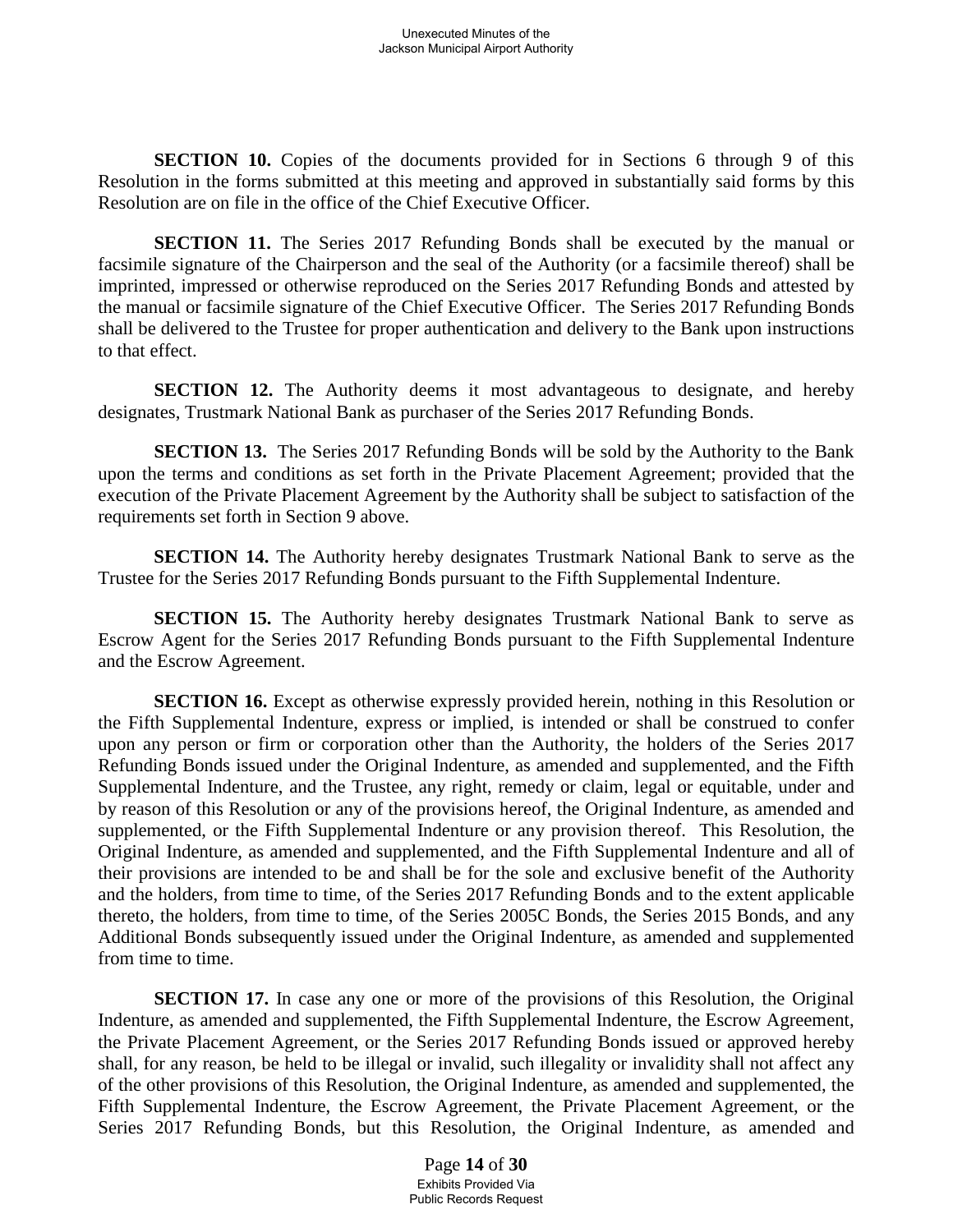supplemented, the Fifth Supplemental Indenture, the Escrow Agreement, the Private Placement Agreement, and the Series 2017 Refunding Bonds shall be construed and enforced as if such illegal or invalid provision or provisions had not been contained therein. The terms and conditions set forth in the Fifth Supplemental Indenture, the pledge of the moneys and property under the Fifth Supplemental Indenture, the creation of the funds provided for in the Fifth Supplemental Indenture, the provisions relating to the proceeds derived from the sale of the Series 2017 Refunding Bonds pursuant to and under the Original Indenture, as amended and supplemented, and the Fifth Supplemental Indenture, and the handling of said moneys, property and receipts are all commitments and agreements on the part of the Authority and the validity or the invalidity of the Fifth Supplemental Indenture shall not affect the commitments on the part of the Authority to create such funds and to handle such proceeds and such moneys, property and receipts for the purposes, in the manner and according to the terms and conditions fixed in the Original Indenture, as amended and supplemented, and the Fifth Supplemental Indenture, it being the intention hereof that such commitments on the part of the Authority are binding as if contained in this Resolution separate and apart from the Original Indenture, as amended and supplemented, and the Fifth Supplemental Indenture.

**SECTION 18.** The Chief Executive Officer is hereby authorized to cause to be paid out of the proceeds of the sale of the Series 2017 Refunding Bonds such legal, accounting, financial and printing expenses, and all such other expenses, incurred by or on behalf of the Authority and the Trustee in connection with the issuance of the Series 2017 Refunding Bonds, as may be permitted to be paid therefrom pursuant to the terms of the Original Indenture, as amended and supplemented, the Fifth Supplemental Indenture, the Escrow Agreement, the Private Placement Agreement and applicable law.

**SECTION 19.** The Authority covenants to comply with each requirement of the Code as necessary to maintain the exclusion of interest on the Series 2017 Refunding Bonds from gross income for federal income tax purposes and to establish and maintain the tax treatment of interest income on the Series 2017 Refunding Bonds under Section 265(b)(3) of the Code, and in furtherance thereof, to comply with a certificate of the Authority to be executed and delivered concurrently with the issuance and delivery of the Series 2017 Refunding Bonds, or such other covenants as may, from time to time, be required to be complied with in order to maintain the exclusion of interest on the Series 2017 Refunding Bonds from gross income for federal income tax purposes and the treatment of interest income on the Series 2017 Refunding Bonds in accordance with Section 265(b)(3) of the Code. The Authority shall not use or permit the use of any of the proceeds of the Series 2017 Refunding Bonds, or any other funds of the Authority, directly or indirectly, to acquire any securities, obligations or other investment property, and shall not take or permit to be taken any other action or actions, which would cause any Series 2017 Refunding Bond to be an "arbitrage bond" as defined in Section 148 of the Code. Notwithstanding any other provisions to the contrary, so long as necessary in order to maintain the exclusion of interest on the Series 2017 Refunding Bonds from gross income for federal income tax purposes under the Code and maintain Section 265(b)(3) treatment of interest income under the Code on the 2017 Refunding Bonds, the covenants contained in this Section 19 shall survive the payment of the Series 2017 Refunding Bonds and the interest thereon, including any payment or defeasance thereof. The Authority hereby designates the Series 2017 Bonds as qualified tax-exempt obligations as defined in and for the purposes set forth under Section 265(b)(3) of the Code for calendar year 2017.

Page **15** of **30**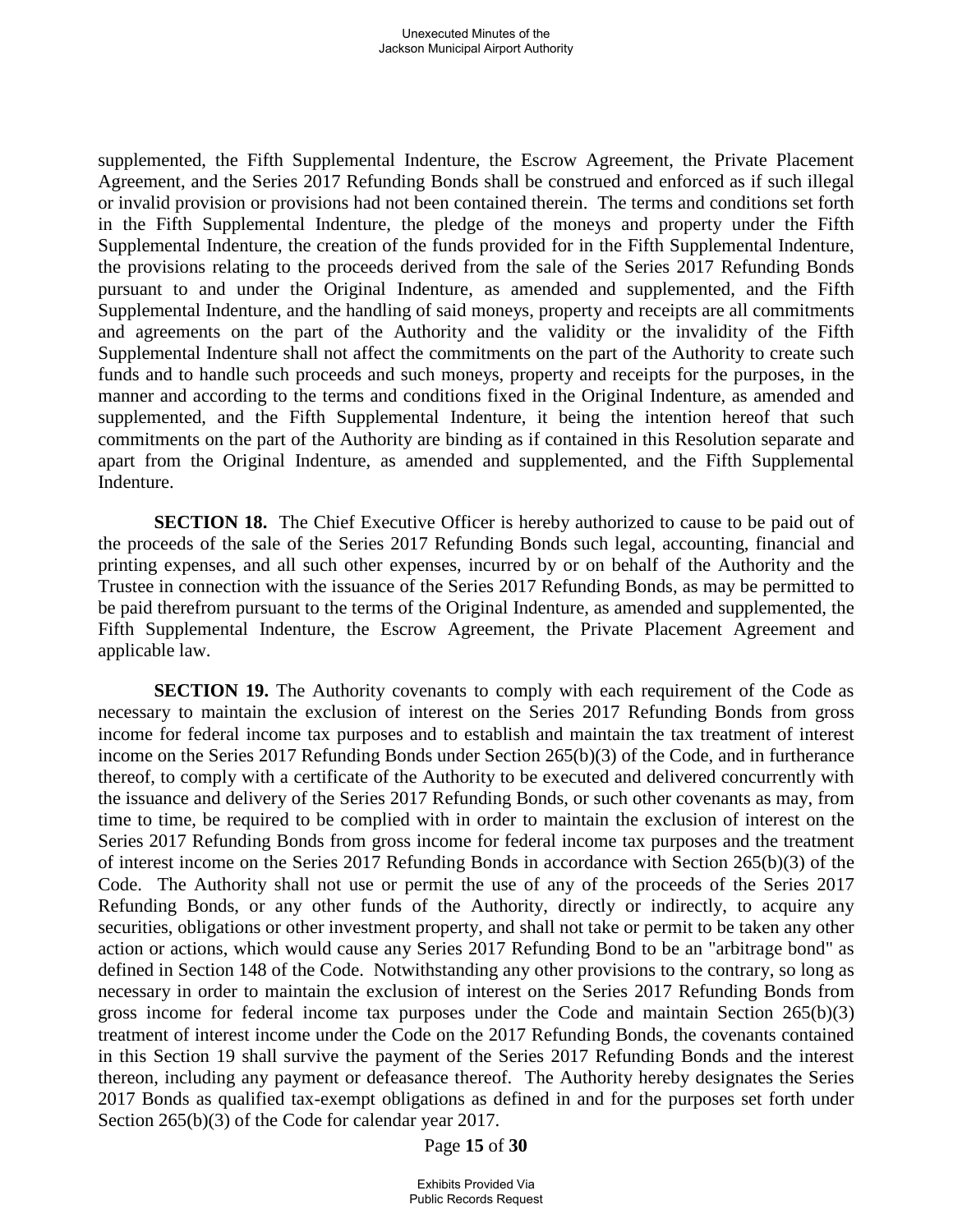**SECTION 20.** Prior to their delivery to the Purchaser, the Series 2017 Refunding Bonds shall be validated pursuant to Sections 31-13-1 *et seq*., Mississippi Code of 1972, as amended, and the Act, by the Chancery Court of Rankin County, Mississippi.

**SECTION 21.** Any officer of the Authority is hereby authorized and directed to execute a non-arbitrage certification in order to comply with Section 148 of the Code, and the applicable regulations thereunder, and all other documents required for compliance with the Code.

**SECTION 22.** The Chief Executive Officer, the Chairperson and any other officer of the Authority or member of the Commission be, and each of them is hereby, authorized and directed to do all acts and things required by them by this Resolution, the Original Indenture, as amended and supplemented, the Fifth Supplemental Indenture, the Escrow Agreement, and the Private Placement Agreement for the full and complete performance of all the terms, covenants and agreements contained in this Resolution, the Series 2017 Refunding Bonds, the Original Indenture, as amended and supplemented, the Fifth Supplemental Indenture, the Escrow Agreement, the Private Placement Agreement, and all of the documents necessary to conclude the sale and issuance of the Series 2017 Refunding Bonds.

**SECTION 23.** The Chief Executive Officer be, and is, hereby authorized and directed to publish a copy of this Resolution at least one time prior to delivery of the Series 2017 Bonds to the Bank in *The Rankin County News* and *The Clarion-Ledger*, newspapers having general circulations in the area served by the Authority. Such publication is determined to be an appropriate action of the Authority and in compliance with Section 61-3-29 of the Act.

**SECTION 24.** No stipulation, obligation or agreement herein contained or contained in the Original Indenture, as amended and supplemented, the Fifth Supplemental Indenture, the Escrow Agreement, the Private Placement Agreement, or other documents necessary to conclude the sale and issuance of the Series 2017 Refunding Bonds shall be deemed to be a stipulation, obligation or agreement of any officer, director, agent or employee of the Authority or member of the Commission in his individual capacity, and no such officer, director, agent, employee, or member shall be personally liable on the Series 2017 Refunding Bonds or be subject to personal liability or accountability by reason of the sale and issuance thereof.

**SECTION 25.** When the Series 2017 Bonds are issued, the Chief Executive Officer is hereby authorized and directed to prepare and furnish to the Bank and the Trustee certified copies of all the proceedings and records of the Authority relating to the Series 2017 Refunding Bonds, and such other affidavits and certificates as may be required to show the facts relating to the legality of the Series 2017 Refunding Bonds as such facts appear from the books and records in the Chief Executive Officer's custody and control or as otherwise known to him; and all such certified copies, certificates and affidavits, including any heretofore furnished, shall constitute representations of the Authority as to the truth of all statements contained therein.

**SECTION 26.** From and after the execution and delivery of the documents hereinabove authorized, the proper officers, directors, agents, and employees of the Authority and members of the Commission are hereby authorized, empowered and directed to do all such acts and things and to execute all such documents, as may be necessary, to carry out and comply with the provisions of

> Page **16** of **30** Exhibits Provided Via Public Records Request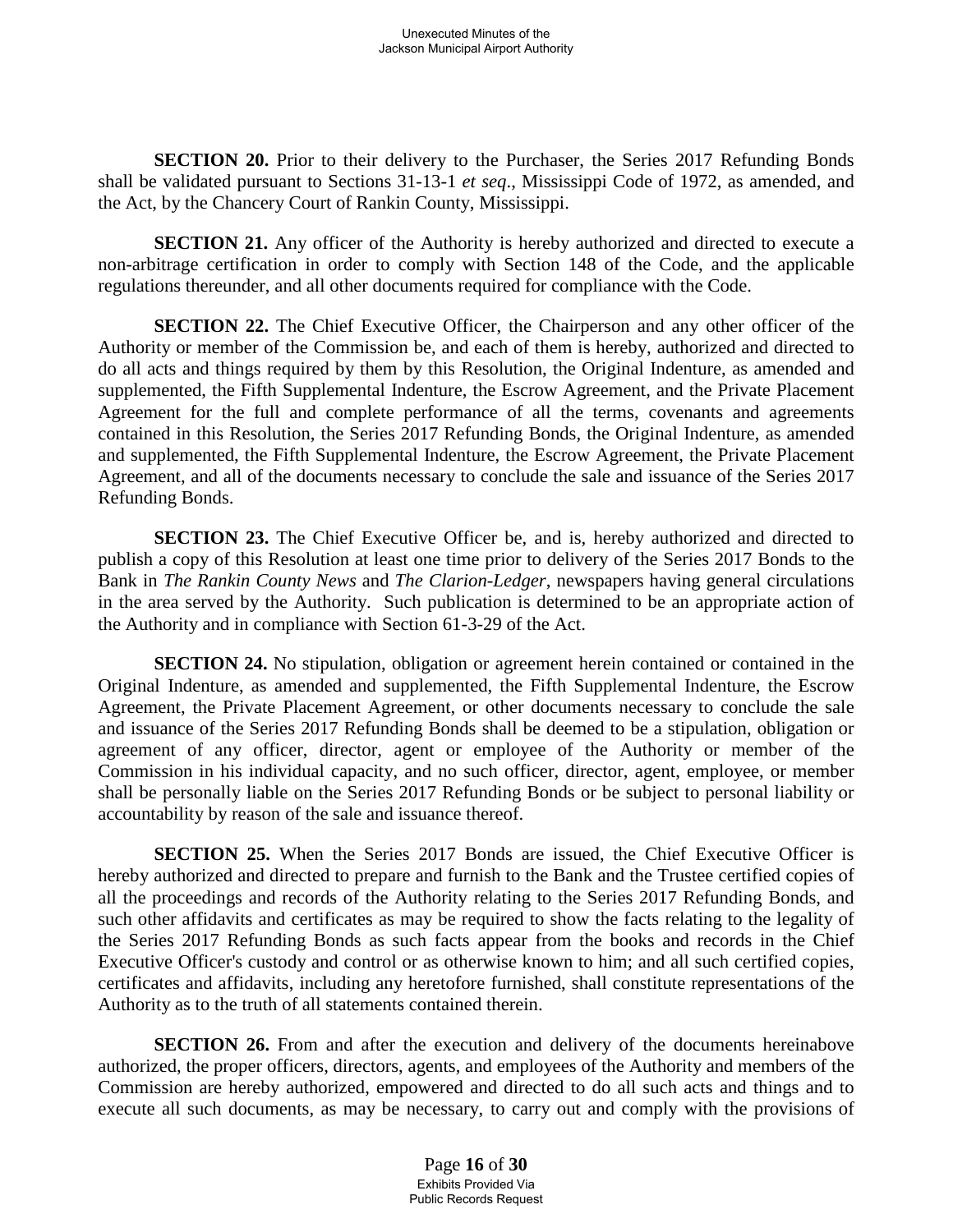said documents, as executed, and are further authorized to take any and all further actions and execute and deliver any and all other documents and certificates as may be necessary or desirable in connection with the issuance of the Series 2017 Refunding Bonds and the execution and delivery of the Fifth Supplemental Indenture, the Escrow Agreement, the Private Placement Agreement, or other documents necessary to conclude the sale and issuance of the Series 2017 Refunding Bonds, from time to time, and to document the Authority's compliance with the Act.

**SECTION 27.** The Chief Executive Officer and the Chairperson shall be, and hereby are, authorized and directed to make all final determinations necessary in connection with the sales and issuance of the Series 2017 Refunding Bonds, including, but not limited to, the dated date of the Series 2017 Refunding Bonds, the final principal amount of the Series 2017 Refunding Bonds, the maturity schedule relating to the Series 2017 Refunding Bonds, the redemption terms of the Series 2017 Refunding Bonds, the interest rate or rates to be borne by the Series 2017 Refunding Bonds, the price to be paid for the Series 2017 Refunding Bonds by the Purchaser, and any and all other terms thereof, and with respect to the price to be paid for the Series 2017 Refunding Bonds, said determinations shall be subject to satisfaction of the requirements set forth in Section 9 of this Resolution.

**SECTION 28.** The Authority hereby irrevocably elects and directs that the Series 2007 Refunded Bonds shall be refunded in accordance with the Original Indenture, as amended and supplemented, the Fifth Supplemental Indenture, and the Escrow Agreement. The Trustee shall be, and hereby is authorized and directed to timely give a conditional notice of redemption of the Series 2007 Refunded Bonds and to take such actions, including, but not limited to, entering into the Escrow Agreement, as may be required by the Original Indenture, as amended and supplemented, and the Fifth Supplemental Indenture, in connection with the Series 2017 Refunding Project.

**SECTION 29.** All acts and doings of the officers of the Authority which are in conformity with the purposes and intents of this Resolution and in furtherance of the sale and issuance of the Series 2017 Refunding Bonds, from time to time, and the execution, delivery and performance of the Original Indenture, as amended and supplemented, the Fifth Supplemental Indenture, the Escrow Agreement, and the Private Placement Agreement shall be, and the same hereby are, in all respects, approved and confirmed.

**SECTION 30.** This Resolution and all acts, permissions, and authorizations provided for hereunder shall become effective immediately but shall be subject to and contingent upon receipt of certification of this Series 2017 Refunding Project by the State Treasurer in accordance with Section 1 above, and all resolutions and orders, or parts thereof, in conflict herewith are, to the extent of such conflict, repealed.

The motion was seconded by Vice Chairman Rosie L.T.P. Johnson, Ph.D., and the question being put to a vote, the Resolution was adopted by the Commissioners, voting as follows:

Yeas: Harris, Hartley, Henley, Johnson, Reed Nays: None Abstentions: None

August 16, 2017

Page **17** of **30**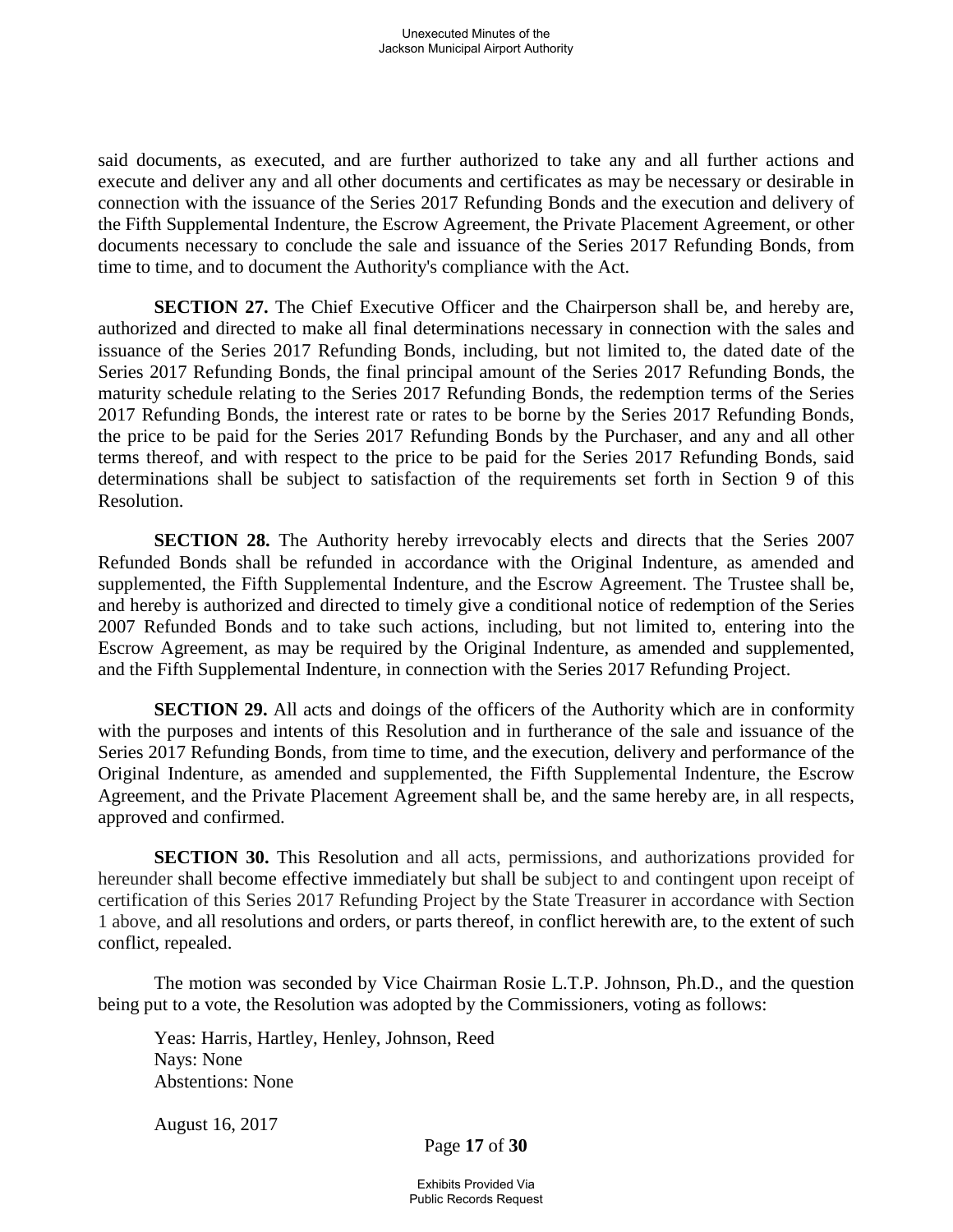The motion having received the affirmative vote of all of the members of the Board of Commissioners of the Jackson Municipal Airport Authority present, being a quorum of said Board, the Chairperson declared the motion carried and the Resolution adopted, this the 16th day of August, 2017.

### *4. Financial Advisory Services, JMAA: Authority to Execute a Professional Services Agreement (Frasca & Associates, LLC) ……………………Page 42*

In response to Commissioner Pastor Henley's inquiry, Mr. Newman confirmed that the services that will be provided by Frasca & Associates, LLC consist of assisting JMAA with short-term and long-term investment strategies and future bond issuances.

Commissioner Pastor Henley then commented that there are no Bond Issuance currently being proposed or in the works, as such, he questioned the current need for the services of Frasca.

In response, Mr. Newman informed the Board that the consultant will help prepare Staff for presenting to rating agencies, which occurs once a year with each rating agency, and help JMAA abide by the financial rules to remain clear of any violations as it relates to the rating agencies. Mr. Newman further informed the Board that the consultant, Frasca & Associates, LLC, would only be paid when JMAA utilizes the services and that Frasca will be utilized to assist JMAA with several other items outlined in JMAA's Strategic Plan.

In response to Commissioner Pastor Henley's additional inquiry, Mr. Newman stated that the budget allotted for payment to Frasca & Associates in the previous contract was not completely used.

Next, in response to Commissioner Hartley's question, Mr. Newman informed the Board that JMAA budgeted for the services and confirmed that the services of Frasca & Associates will be needed by JMAA in the future.

Lastly, in response to Commissioner Pastor Henley's final question, Ms. Branson informed the Board that in the past, financial services companies did not complete the continuing disclosure documents as they are completed internally by JMAA Staff. She added that upon completion of the disclosure documents, the documents may be reviewed for input by the financial advisors and any needed revisions are suggested.

# **RESOLUTION CY-2017-110**

# **RESOLUTION AUTHORIZING THE EXECUTION OF A PROFESSIONAL SERVICE AGREEMENT WITH FRASCA & ASSOCIATES REGARDING FINANCIAL ADVISORY SERVICES**

Upon motion by Commissioner Hartley, seconded by Vice Chairman Dr. Johnson, the

Page **18** of **30** Exhibits Provided Via Public Records Request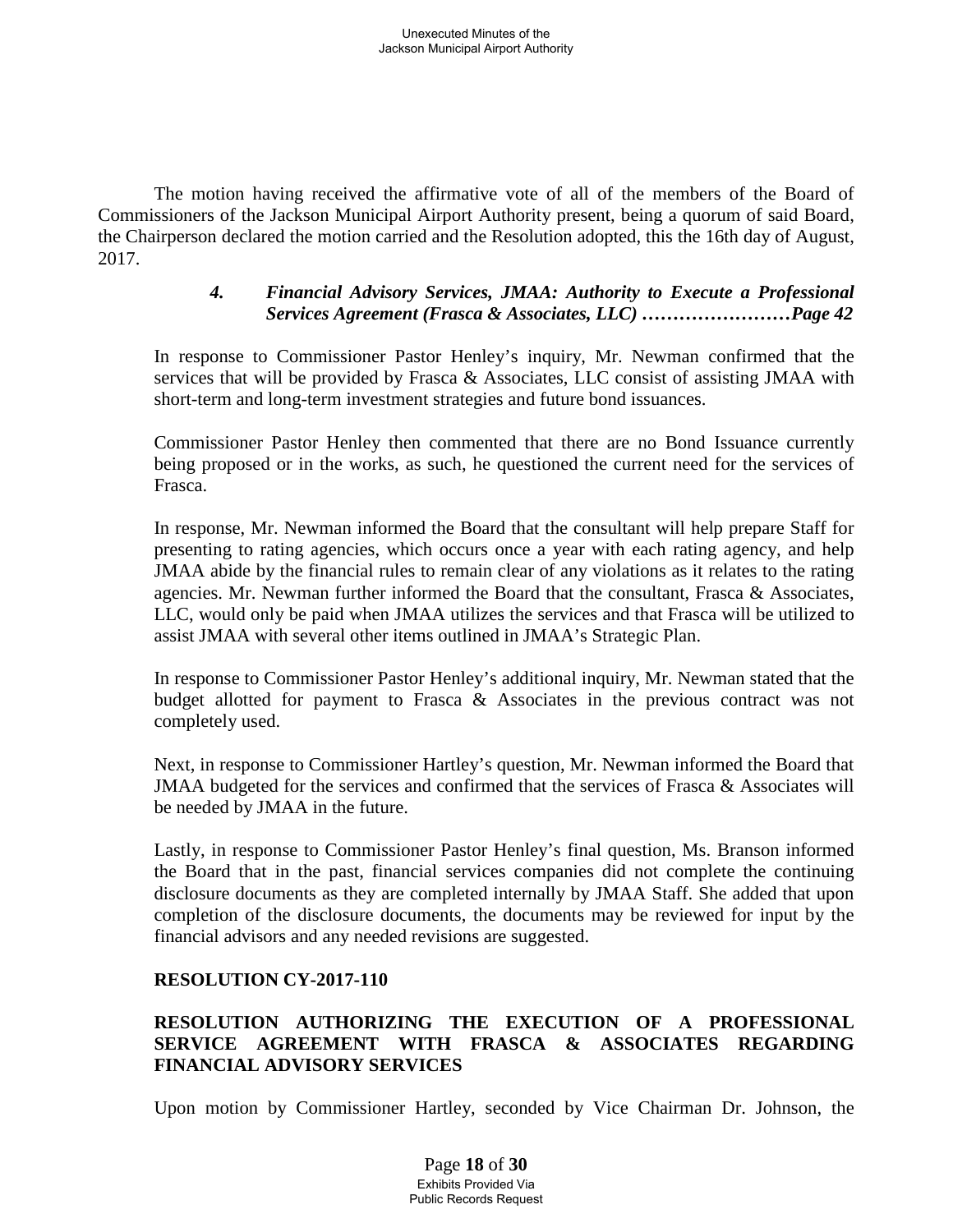following **RESOLUTION** was made and approved by majority vote 4-1-0.

**WHEREAS,** the Board has considered the request of JMAA's Staff for authority to execute a professional services agreement with Frasca & Associates, LLC ("Frasca"), a New York limited liability company, for highly technical financial management and consulting services, including assistance with the issuance of bonds as determined necessary and appropriate by the Jackson Municipal Airport Authority ("JMAA"); and

**WHEREAS,** the base term of this agreement will be for three (3) years with two (2) renewal options for one (1) year each, at the sole option of JMAA; and

**WHEREAS**, Service fees shall not exceed \$300,000.00 for the three (3) year initial term of the agreement; and

**WHEREAS**, the hourly rates for "ad hoc" financial management and consulting services are listed in the chart appearing in the Board Memorandum in the Packet at page 42, which is attached as an exhibit to this Resolution, and will be incorporated into the professional service agreement; and

**WHEREAS**, Comer Capital Group, LLC ("Comer") of Jackson, Mississippi, a Certified Disadvantaged Business Enterprise ("DBE"), shall provide support services to Frasca as a sub-consultant and Comer shall receive at least thirty percent (30%) of the amount paid by JMAA to Frasca regarding this agreement; and

**WHEREAS**, the Board finds that such request, which is explained in the Memorandum dated August 16, 2017, found on pages 42-45 of the Meeting Packet, ought to be granted.

**IT IS, THEREFORE, RESOLVED** that JMAA's Staff is authorized to execute a professional services agreement with Frasca & Associates, LLC, a New York limited liability company, for highly technical financial management and consulting services, including assistance with the issuance of bonds as determined necessary and appropriate by the Jackson Municipal Airport Authority; and

**IT IS, THEREFORE, FURTHER RESOLVED** that the base term of this agreement will be for three (3) years with two (2) renewal options for one (1) year each, at the sole option of JMAA; and

**IT IS, THEREFORE, FURTHER RESOLVED** that Service fees shall not exceed \$300,000.00 for the three (3) year initial term of the agreement; and

**IT IS, THEREFORE, FURTHER RESOLVED** that the hourly rates for "ad hoc" financial management and consulting services are listed in the chart appearing in the Board Memorandum in the Packet at page 42, which is attached as an exhibit to this Resolution, and will be incorporated into the professional service agreement; and

Page **19** of **30**

Exhibits Provided Via Public Records Request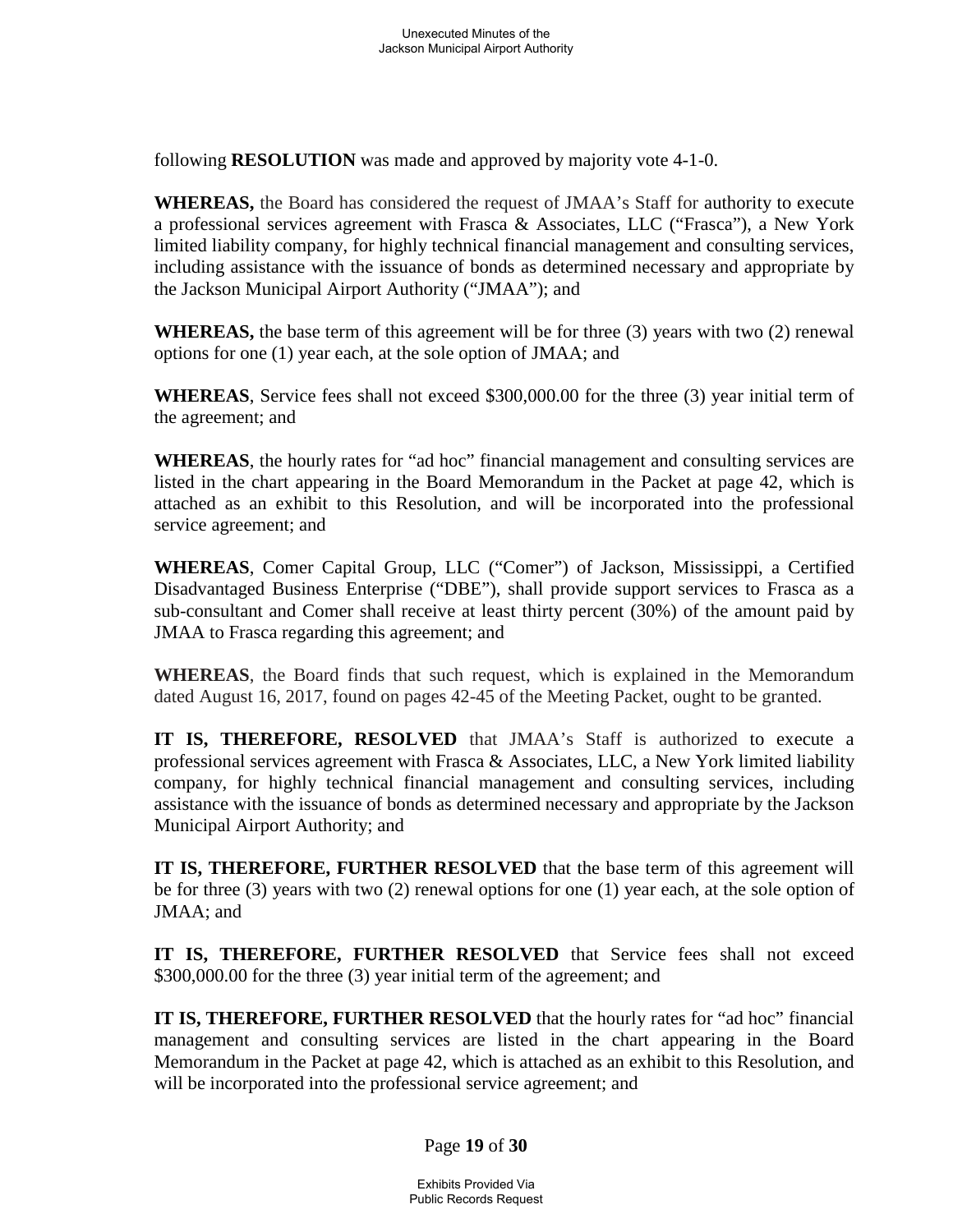**IT IS, THEREFORE, FURTHER RESOLVED** that Comer Capital Group, LLC ("Comer") of Jackson, Mississippi, a Certified Disadvantaged Business Enterprise ("DBE"), shall provide support services to Frasca as a sub-consultant and Comer shall receive at least thirty percent (30%) of the amount paid by JMAA to Frasca regarding this agreement; and

**IT IS, THEREFORE, FURTHER RESOLVED** that such request is fully explained in the Memorandum dated August 16, 2017, found on pages 42-45 of the Meeting Packet.

Yeas: Harris, Hartley, Johnson, Reed Nays: Henley Abstentions: None

August 16, 2017

*5. Passenger Facility Charge Application 17-07-C-00-JAN (PFC Application #07), JMAA: Authority to Submit the Application and Accept the Financial Award…………………………………………………………………Page 46*

# **RESOLUTION CY-2017-111**

# **RESOLUTION AUTHORIZING SUBMISSION OF PASSENGER FACILITY CHARGE ("PFC") APPLICATION NO. 17-07-C-00-JAN ("PFC APPLICATION #07) TO THE FEDERAL AVIATION ADMINISTRATION AND ACCEPTANCE OF THE AWARD**

Upon motion by Commissioner Hartley, seconded by Vice Chairman Dr. Johnson, the following **RESOLUTION** was made and unanimously approved.

**WHEREAS**, the Board has considered the request of JMAA's Staff for authority to submit Passenger Facility Charge ("PFC") Application No. 17-07-C-00-JAN ("PFC Application #07") to the Federal Aviation Administration ("FAA"); and

**WHEREAS,** the award amount will be issued in the form of a Final Agency Decision ("FAD") and Staff is also requesting authority to accept the financial award upon receipt of the FAD letter; and

**WHEREAS**, the Board finds that such requests, which are explained in the Memorandum dated August 16, 2017, found on pages 46-48 of the Meeting Packet, ought to be granted.

**IT IS, THEREFORE, RESOLVED** that Staff is authorized to: (i) submit Passenger Facility Charge ("PFC") Application No. 17-07-C-00-JAN ("PFC Application #07") to the Federal Aviation Administration; and (ii) accept the financial award upon receipt of the Final Agency Decision letter from the FAA.

> Page **20** of **30** Exhibits Provided Via Public Records Request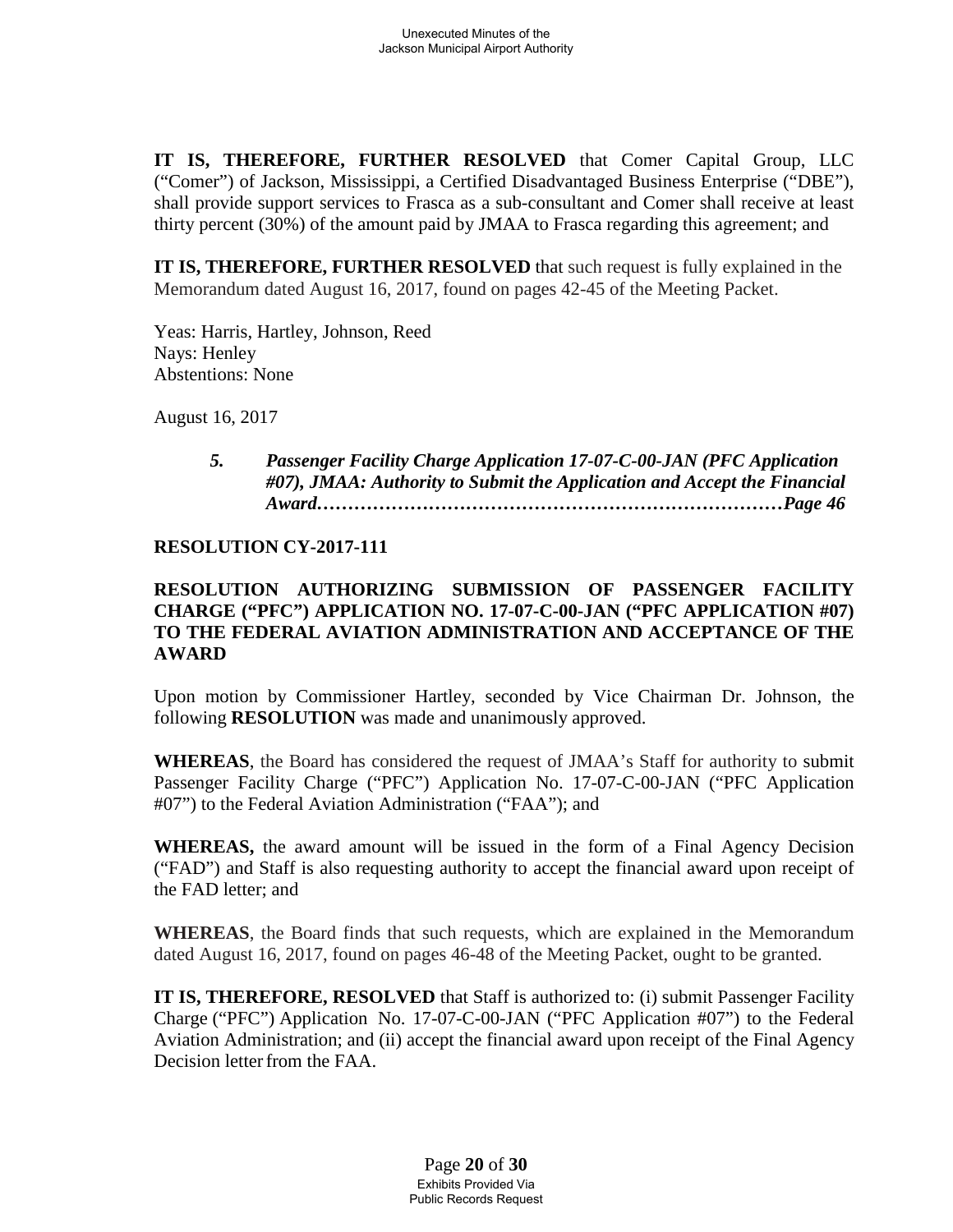**IT IS, THEREFORE, FURTHER RESOLVED** that the Board finds that such requests are fully explained in the Memorandum dated August 16, 2017, found on pages 46-48 of the Meeting Packet.

Yeas: Harris, Hartley, Henley, Johnson, Reed Nays: None Abstentions: None

August 16, 2017

### **B. Construction Projects**

None.

### **C. Procurement**

None

#### **D. Service Agreements**

*1. Hardware/Software Licenses, Subscriptions, and Support Renewals, JMAA: Authority to Renew……………………………………………………Page 49*

### **RESOLUTION CY-2017-112**

# **RESOLUTION AUTHORIZING THE RENEWAL OF HARDWARE AND SOFTWARE LICENSES, SUBSCRIPTIONS AND SUPPORT AGREEMENTS EXPIRING DURING FISCAL YEAR 2018**

Upon motion by Commissioner Hartley, seconded by Vice Chairman Dr. Johnson, the following **RESOLUTION** was made and approved by majority vote 5-0-0.

**WHEREAS,** the Board has considered the request of JMAA's Staff for authority to renew the certain hardware and software licenses, subscriptions, and support agreements currently registered to the Jackson Municipal Airport Authority (JMAA) that will expire during Fiscal Year 2018; and

**WHEREAS**, the Hardware/Software Licenses, Subscriptions, and Support Renewals appear in the charts on pages 50-53 of the Packet in the Memorandum for Project Title: Hardware/Software Licenses, Subscriptions, and Support Renewals, which is attached as an exhibit to this Resolution; and

**WHEREAS**, the Board finds that such request, which is explained in the Memorandum dated August 16, 2017, found on pages 49-53 of the Meeting Packet, ought to be granted.

### Page **21** of **30**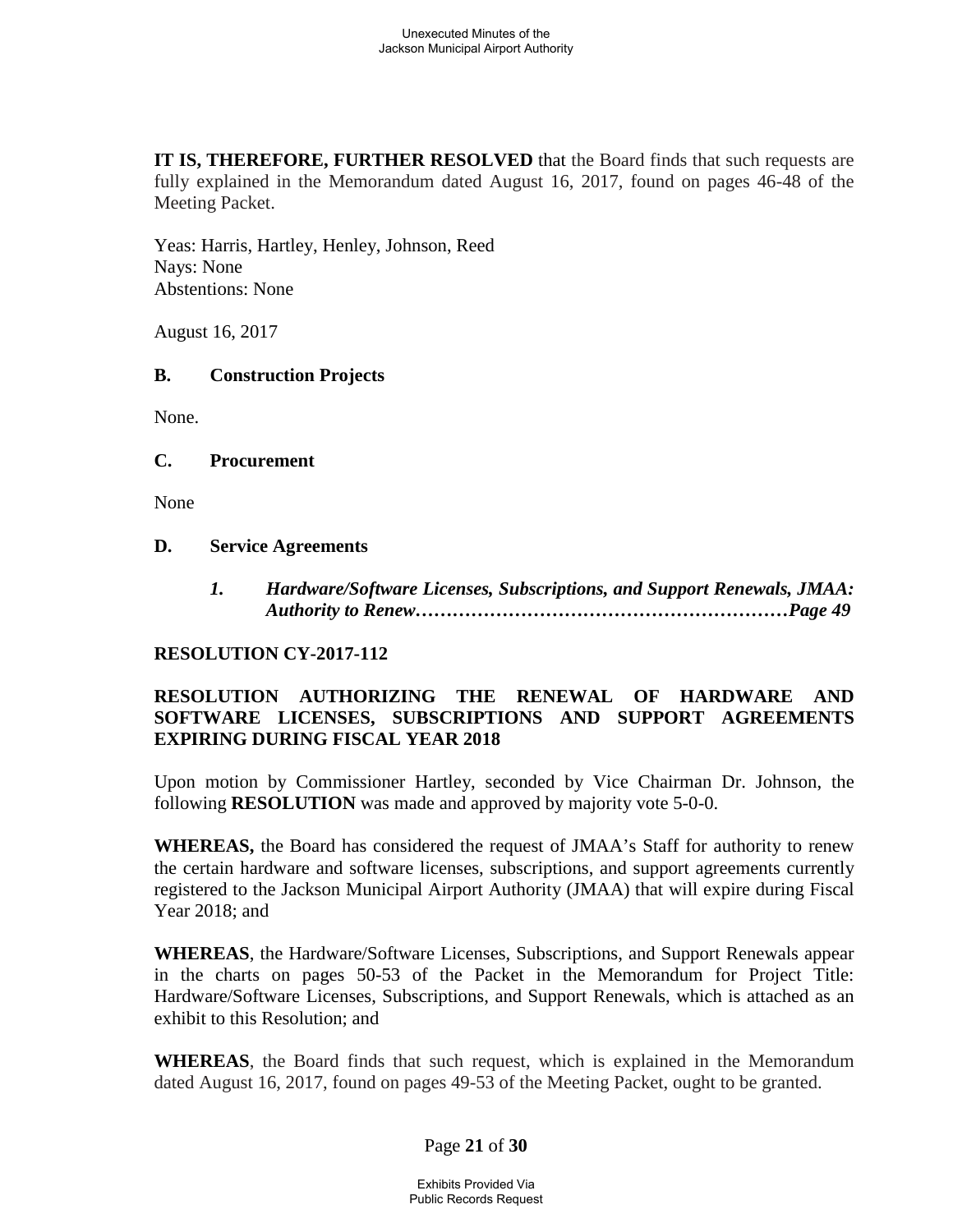**IT IS, THEREFORE, RESOLVED** that JMAA's Staff is authorized to renew certain hardware and software licenses, subscriptions, and support agreements currently registered to the Jackson Municipal Airport Authority (JMAA) that will expire during Fiscal Year 2018; and

**IT IS, THEREFORE, FURTHER RESOLVED** that the Hardware/Software Licenses, Subscriptions, and Support Renewals appear in the charts on pages 50-53 of the Packet in the Memorandum for Project Title: Hardware/Software Licenses, Subscriptions, and Support Renewals, which is attached as an exhibit to this Resolution; and

**IT IS, THEREFORE, FURTHER RESOLVED** that the Board finds that such request is fully explained in the Memorandum dated August 16, 2017, found on pages 49-53 of the Meeting Packet.

Yeas: Harris, Hartley, Henley, Johnson, Reed Nays: None Abstentions: None

August 16, 2017

### **E. Grants**

Mr. Newman, CEO, requested that the meeting proceed with the remainder of the agenda and return to address the Grant portion of the Agenda. The meeting then proceeded to Other Matters.

# **F. Other Matters**

*1. Hangar Site and Fuel Farm Operating Agreement, HKS: Approve Proposed Changes in Membership (Tri-Jet, LLC)……………….......................Page 58*

# **RESOLUTION CY-2017-113**

**RESOLUTION CONDITIONALLY AUTHORIZING: (I) TENAX AEROSPACE, LLC TO SELL ONE-THIRD (1/3) OF ITS MEMBERSHIP INTEREST IN TRI-JET, LLC TO JETSOUTH; (II) TENAX AEROSPACE, LLC TO SELL ONE THIRD (1/3) OF ITS MEMBERSHIP INTEREST IN TRI-JET TO MISSISSIPPI AVIATION SERVICES; (III) CARL D. NEWMAN, A.A.E., CEO TO EXECUTE CONSENT TO ASSIGNMENT DOCUMENTS FOR EACH TRANSACTION**

Upon motion by Commissioner Hartley, seconded by Vice Chairman Dr. Johnson, the following **RESOLUTION** was made and unanimously approved.

**WHEREAS**, the Board has considered the request of JMAA's Staff to authorize: (i) Tenax Aerospace, LLC ("Tenax") to sell one-third (1/3) of its membership interest in Tri-Jet, LLC ("Tri-Jet") to Jetsouth LLC ("Jetsouth"), a Mississippi Limited Liability Company; (ii) Tenax

> Page **22** of **30** Exhibits Provided Via Public Records Request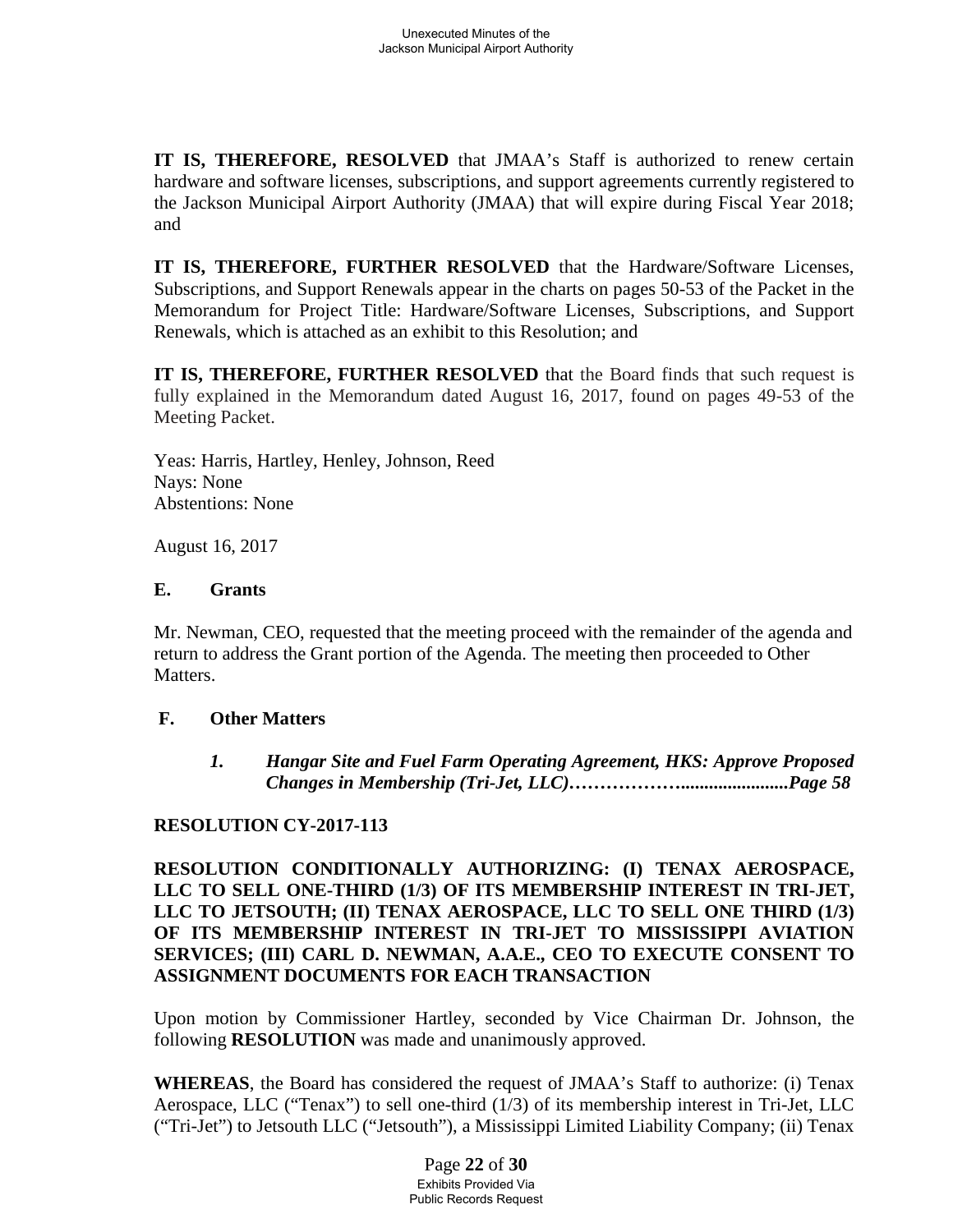to sell one-third (1/3) of its membership interest in Tri-Jet to Mississippi Aviation Services, LLC ("MAS") a Mississippi Limited Liability Company; (iii) Carl D. Newman, A.A.E., CEO, to execute the Consent To Assignment of Membership Interest ("Consent I") for the Jetsouth transaction, attached as Exhibit C; and (iv) Carl D. Newman, A.A.E., CEO, to execute the Consent To Assignment of Membership Interest ("Consent II") for the MAS transaction, attached as Exhibit D; and

**WHEREAS**, following both transactions, Tenax will remain the owner of one-third (1/3) membership interest in Tri-Jet; and

**WHEREAS**, the authorization herein is CONDITIONED upon Jetsouth and MAS executing their respective Agreement To Adhere To And Be Bound By All Terms And Conditions Of The November 1997 Lease Agreement Between Tri-Jet, LLC and Jackson Municipal Airport Authority ("Adhere Agreement") attached as Exhibits A and B, respectively, to the Board Memorandum attached on pages 60-63 of the Meeting Packet; and

**WHEREAS,** the Board finds that such requests, which are explained in the Memorandum dated August 16, 2017, along with the proposed lease agreements, the consent to assignment of membership interest forms, email from Alan Oswald to Chad Parker and letter from T. Calvin Wells, all of which are found on pages 58-69 of the Meeting Packet, ought to be granted.

**IT IS, THEREFORE, RESOLVED** that CONDITIONED upon Jetsouth and MAS executing their respective Agreement To Adhere To And Be Bound By All Terms And Conditions Of The November 1997 Lease Agreement Between Tri-Jet, LLC and Jackson Municipal Airport Authority ("Adhere Agreement") attached as Exhibits A and B, respectively, to Board Memorandum attached on page 60-63 of the Meeting Packet, Tenax is authorized to sell one-third (1/3) of its membership interest in Tri-Jet, LLC ("Tri-Jet") to Jetsouth LLC ("Jetsouth"), a Mississippi Limited Liability Company and to sell one-third (1/3) of its membership interest in Tri-Jet to Mississippi Aviation Services, LLC ("MAS"), a Mississippi Limited Liability Company; and

**IT IS, THEREFORE, FURTHER RESOLVED** that Carl D. Newman, A.A.E., CEO is authorized to: (i) execute the Consent To Assignment of Membership Interest ("Consent I") for the Jetsouth transaction, attached as Exhibit C; and (ii) execute the Consent To Assignment of Membership Interest ("Consent II") for the MAS transaction, attached as Exhibit D; and

**IT IS, THEREFORE, FURTHER RESOLVED** that such requests are fully explained in the Memorandum dated August 16, 2017, along with the proposed lease agreements, the consent to assignment of membership interest forms, email from Alan Oswald to Chad Parker and letter from T. Calvin Wells, all of which are found on pages 58-69 of the Meeting Packet.

Yeas: Harris, Hartley, Henley, Johnson, Reed

Page **23** of **30**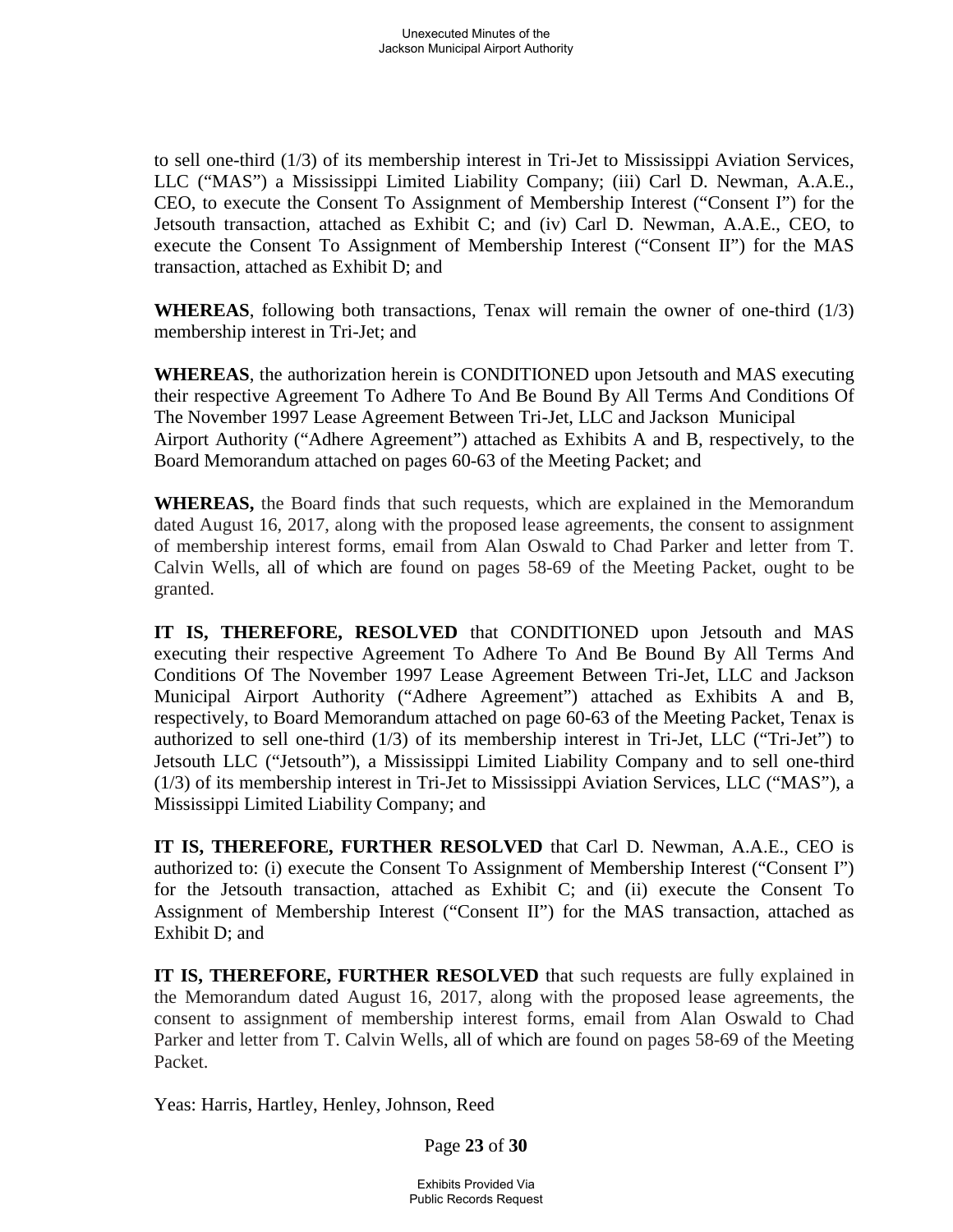Nays: None Abstentions: None

August 16, 2017

# **E. GRANTS**

### **1.** *Rehabilitation of Taxiway Alpha, Phase 2, JAN: Authority to Negotiate Bid, Increase Total Project Budget, and Accept FAA Grant……………...Page 54*

The Board held significant discussion concerning what Staff is requesting, whether the negotiations with Superior Asphalt can be authorized, whether the negotiation involves JMAA increasing its price or Superior Asphalt lowering its proposal amount, and the amount of grant funds that JMAA is requesting authorization to accept.

Mr. Newman, CEO, informed the Board that Staff is requesting authority to: (i) negotiate with Superior Asphalt allowing the base bid to be increased to a maximum contract amount up to or equal to \$6,273,997.01; (ii) increase the total project budget from \$6,388,314.00 to \$12,365,234.50, to accommodate the construction cost increase; (iii) award and execute the contract for construction services as to the base bid and alternative bids to Superior Asphalt upon agreement of the cost for services; (iv) accept an increased Federal Aviation Administration ("FAA") Airport Improvement Program ("AIP") grant offer; and (v) seek a resolution from the City of Jackson, Mississippi, City Council, agreeing to co-sponsor the Fiscal Year 2017 Airport Improvement Program (AIP) grant funds, in an amount not to exceed \$11,000,000.00 and authorizing the Mayor and the City Attorney to execute the Grant Agreement.

# **RESOLUTION CY-2017-114**

**RESOLUTION AUTHORIZING THE: NEGOTIATION OF BASE BID AMOUNT WITH SUPERIOR ASPHALT AND AWARD UPON AGREEMENT, APPROVAL OF PROJECT BUDGET INCREASE FOR CONSTRUCTION COST, ACCEPTANCE OF AN INCREASED GRANT OFFER FROM THE FEDERAL AVIATION ADMINISTRATION, AND REQUESTING AN ORDER FROM THE JACKSON, MISSISSIPPI CITY COUNCIL AGREEING TO CO-SPONSOR THE GRANT AUTHORIZING THE MAYOR AND CITY ATTORNEY TO EXECUTE IT**

Upon motion by Vice Chairman Dr. Johnson, seconded by Commissioner Hartley the following RESOLUTION was made and approved by unanimous vote.

**WHEREAS**, the Board has considered the request of the Jackson Municipal Airport Authority's ("JMAA") Staff for authority to: (i) negotiate with Superior Asphalt allowing the base bid to be increased to a contract amount up to or equal to \$6,273,997.01, which was determined by the Kimley-Horn, the project engineer; (ii) increase the total project budget from \$6,388,314.00 to \$12,365,234.50, to accommodate the construction cost increase; and

> Page **24** of **30** Exhibits Provided Via Public Records Request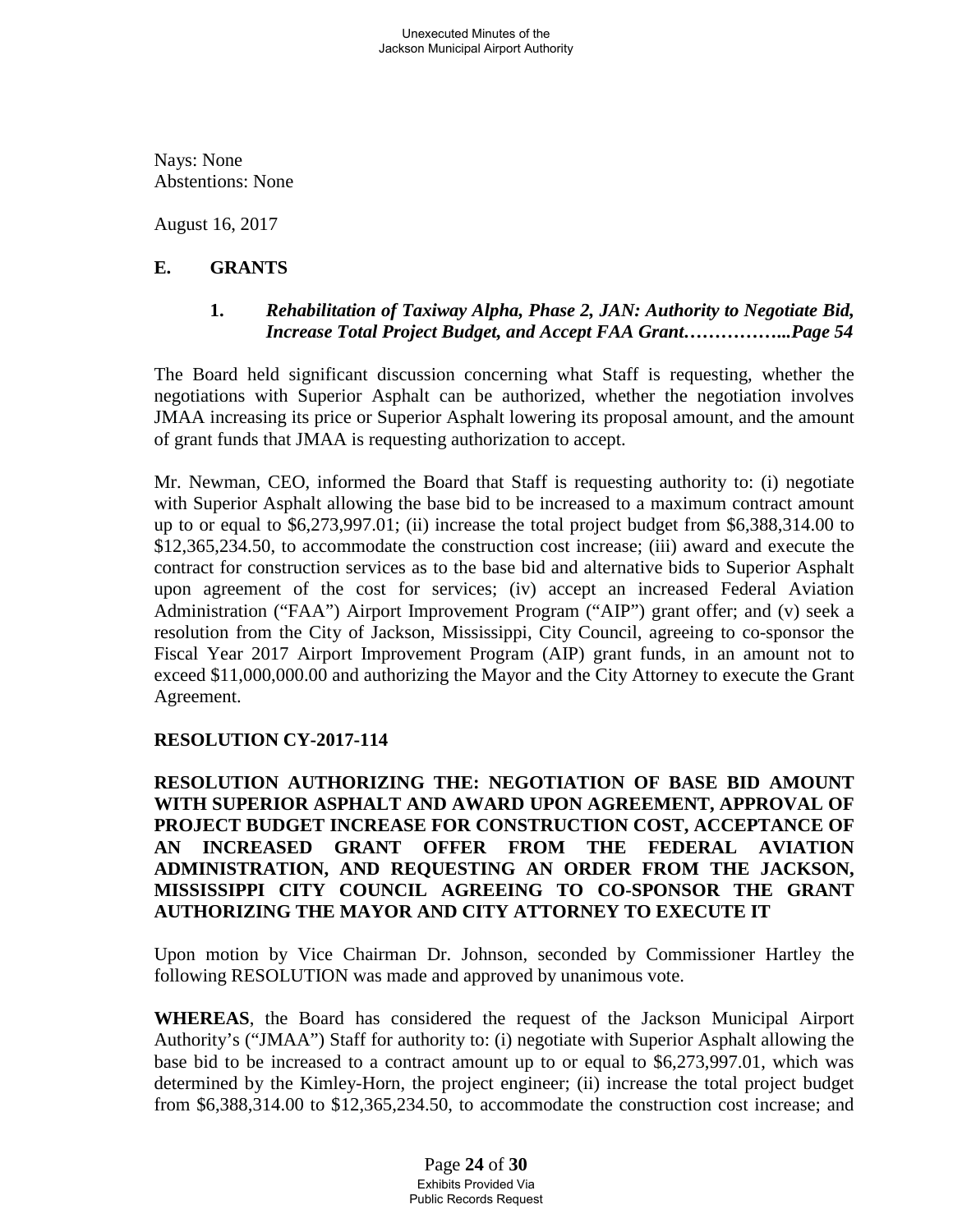(iii) award and execute the contract for construction services as to the base bid and alternative bids to Superior Asphalt, after an agreement as to the construction for cost; and

**WHEREAS,** JMAA received one (1) base bid in connection with construction services for the rehabilitation of Taxiway Alpha, Phase 2, in the amount of \$6,410,206.00 from Superior Asphalt; and

**WHEREAS**, the base bid was reviewed by Staff and the project management support services consultant, Kimley-Horn, and the base bid amount exceeded the engineer's opinion of probable construction cost of \$6,273,997.01 by \$136,208.99; and

**WHEREAS**, Superior Asphalt's base bid was within ten percent (10%) of Kimley-Horn's construction budget estimate of \$6,273,997.01; and

**WHEREAS**, Superior Asphalt also submitted three (3) alternate bids; and

**WHEREAS**, the budget increase from \$6,388,314.00 to \$12,365,234.50 includes therein the amount required for payment to Superior Asphalt for performance of services related to the base bid and alternate bids one (1), two (2), and three (3); and

**WHEREAS**, Kimley-Horn, the project engineer, has reviewed and confirmed that the increased budget, if approved, will cover payment for services provided by Superior Asphalt as to base bid and alternate bids one (1), two (2), and three (3) and recommends approval of the increased budget; and

**WHEREAS**, Superior Asphalt will be supported by the following certified Disadvantaged Business Enterprises ("DBE"): Mississippi Paving and Construction, Inc. of Ridgeland, MS, Simmons Erosion Control, Inc. of Lake, MS, Kelly Road Builders, Inc. of Flowood, MS, and Traffic Control Products Company, Inc. of Pearl, MS, which jointly shall receive 22% of the contract amount paid to Superior Asphalt; and

**WHEREAS**, the Board has further considered the request of JMAA's Staff for authority to: (i) accept an increased Federal Aviation Administration ("FAA") Airport Improvement Program ("AIP") grant offer; and (ii) seek a resolution from the City of Jackson, Mississippi, City Council, agreeing to co-sponsor the grants and authorizing the execution of the Grant Agreement the Fiscal Year 2017 Airport Improvement Program (AIP) grant funds, in an amount not to exceed \$11,000,000.00 for the Jackson-Medgar Wiley Evers International Airport ("JAN") and \$1,487,798 for Hawkins Field Airport ("HKS"), for a total amount not to exceed \$12,487,798.00 (the total AIP Grant amount awarded); and

**WHEREAS**, on June 16, 2017, JMAA received two (2) bids in connection with construction services for the Rehabilitation of Taxiway Alpha, Phase 2 at JAN and both bids exceeded JMAA's construction budget, thereafter Staff received authorization to reject both bids and re-advertise the project for bids with a modified scope via Resolution 2017-81; and

Page **25** of **30**

Exhibits Provided Via Public Records Request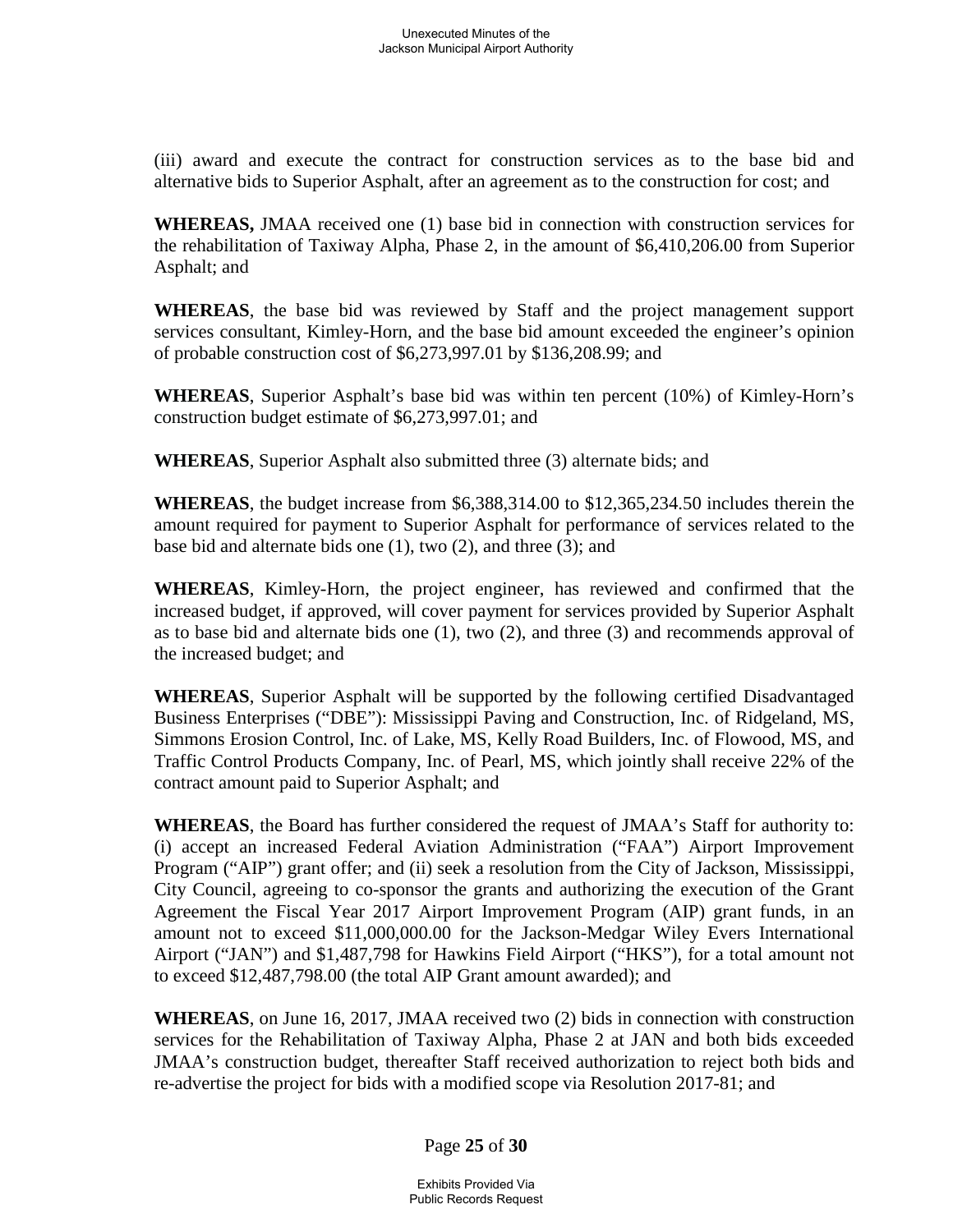**WHEREAS**, in light of the higher-than-expected construction bids, Staff applied for an increased grant amount for JAN in a total amount not to exceed \$12,487,798.00 because Staff desires to receive the maximum allotment of federal funding for this project; and

**WHEREAS**, the grants consist of \$11,000,000.00 to support the costs of engineering and construction services associated with Project No. 012-17, the Rehabilitation of Taxiway Alpha, Phase 2, at JAN, and \$1,487,798.00 in support of the costs of engineering and construction services associated with Project No. 003-17, the Rehabilitation of Runway 11- 29 at Hawkins Field Airport ("HKS"); and

**WHEREAS,** grant offers must be formally accepted by the JMAA Board of Commissioners and the City of Jackson City Council via formal resolution; and

**WHEREAS,** the Board finds that Staff's requests, which are explained in the Memorandum dated August 16, 2017, found at pages 54-57 in the Packet, and the related discussion recorded in the Minutes of the August 26, 2017 Rescheduled Board Meeting, ought to be granted.

**IT IS THERFORE, RESOLVED** that JMAA's Staff is authorized to: (i) negotiate with Superior Asphalt as to the base bid to or equal to a maximum contract amount of \$6,273,997.01, which was determined by the Kimley-Horn the project engineer to be maximum cost for this project,; (ii) increase the total project budget from \$6,388,314.00 to \$12,365,234.50, to accommodate the construction cost increase; and (iii) if Superior agrees to a price less than Kimley-Horn's maximum amount, award and execute the contract for construction services as to the base bid and alternative bids to Superior Asphalt upon agreement on the cost for services; and

**IT IS THEREFORE, FURTHER RESOLVED** that Superior Asphalt will be supported by the following certified Disadvantaged Business Enterprises ("DBE"): Mississippi Paving and Construction, Inc. of Ridgeland, MS, Simmons Erosion Control, Inc. of Lake, MS, Kelly Road Builders, Inc. of Flowood, MS, and Traffic Control Products Company, Inc. of Pearl, MS, which jointly shall receive 22% of the contract amount paid to Superior Asphalt; and

**IT IS THEREFORE, FURTHER RESOLVED** that JMAA's Staff is authorized to: (i) accept an increased Federal Aviation Administration ("FAA") Airport Improvement Program ("AIP") grant offer; and (ii) seek a resolution from the City of Jackson, Mississippi, City Council, as to the Fiscal Year 2017 Airport Improvement Program (AIP) grant funds, in an amount not to exceed \$11,000,000.00 for the Jackson-Medgar Wiley Evers International Airport ("JAN") and \$1,487,798 for Hawkins Field Airport ("HKS"), for a total amount not to exceed \$12,487,798.00 (the total AIP Grant amount awarded); and

**IT IS THEREFORE, FURTHER RESOLVED** the Board finds that Staff's requests, are fully explained in the Memorandum dated August 16, 2017, found at pages 54-57 in the packet, and the related discussion recorded in the Minutes of the August 26, 2017 Rescheduled Board Meeting.

> Page **26** of **30** Exhibits Provided Via Public Records Request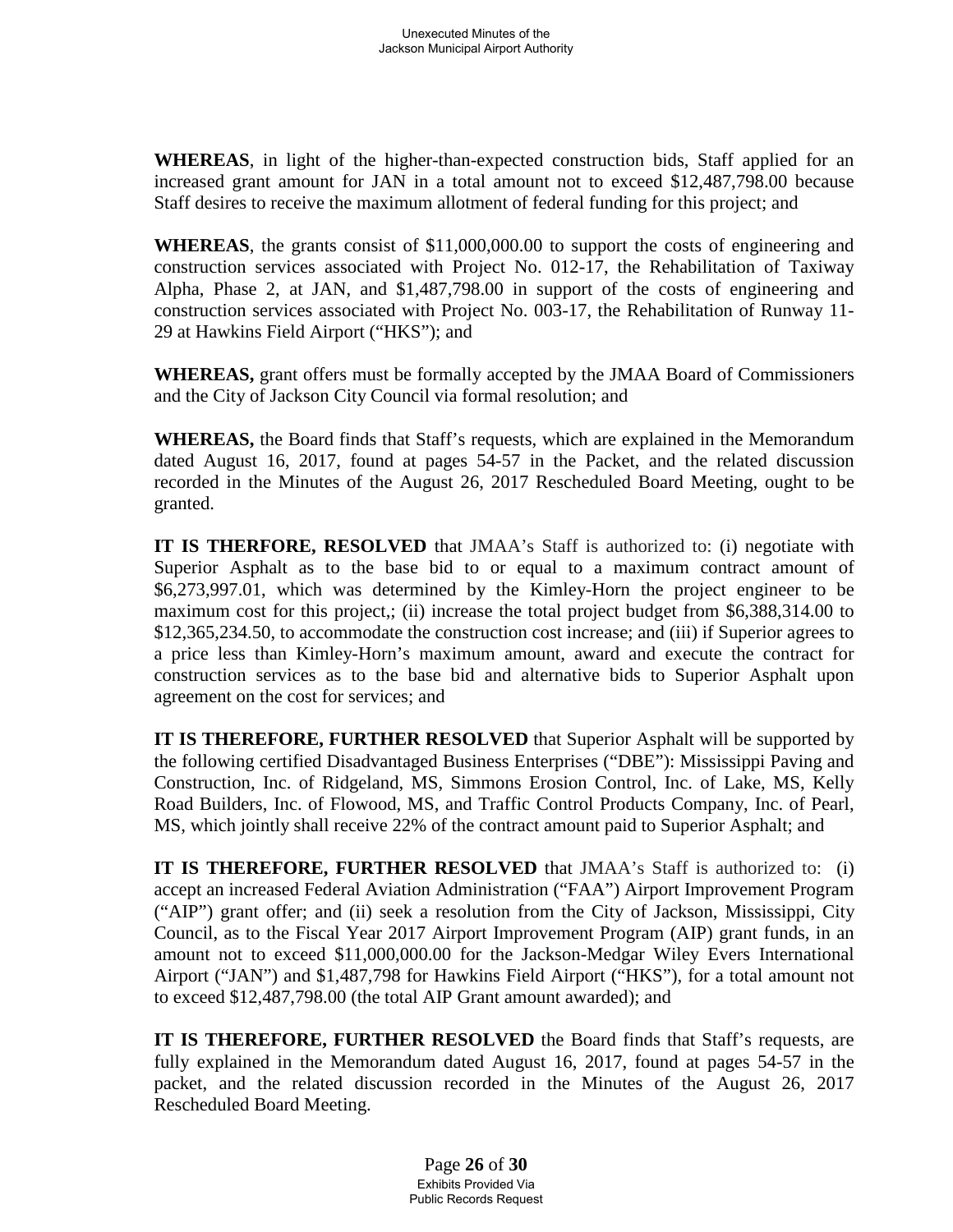Yeas: Harris, Hartley, Henley, Johnson, Reed Nays: None Abstentions: None

August 16, 2017

Mr. Newman, CEO, announced that August 16, 2017 was Vice Chairman Dr. Johnson's birthday. The Board of Commissioners and the audience members wished Vice Chairman Dr. Johnson a Happy Birthday. Mr. Newman then announced that there is cake available in celebration of the birthday of Vice Chairman Dr. Johnson.

#### **G. New Business**

#### *1. Board Reports*

Vice Chairman Dr. Johnson reported about her attendance at the 2017 MS Policy Conference in Tunica, MS, from August 10-13, 2017. She gave a summary report on the conference. Additionally, she submitted a full report concerning the conference which is attached as an exhibit to the August 16, 2017 Rescheduled Board Meeting Minutes. The Conference Schedule is attached to Resolution CY-2017-100, which authorized the travel of Vice Chairman Dr. Johnson.

Commissioner Pastor Henley, also attended the conference. He provided some information concerning healthcare discussed at the Conference. Next, Commissioner Harris, who also attended, spoke about the numerous networking opportunities provided to the Commissioners.

### **OPEN SESSION**

Chairman Reed stated that it was necessary for the Board to enter Closed Session to determine if an Executive Session is appropriate and that she would entertain a motion to do such. Vice Chairman Dr. Johnson then moved that the Board go into a Closed Session to discuss whether to go into an Executive Session to consider matters that she believed could be discussed in Executive Session and Commissioner Pastor Henley seconded the motion.

The Board unanimously resolved to close the Meeting. Chairman Reed asked all, except Mr. Carl Newman, CEO, Mr. Perry Miller, COO, and attorneys from Walker Group, PC, and The May Law Firm, to leave the room.

All present, with the exceptions noted, were directed to vacate the room; this was done.

The Board went into Closed Session at 4:59 p.m.

# **CLOSED SESSION**

Page **27** of **30**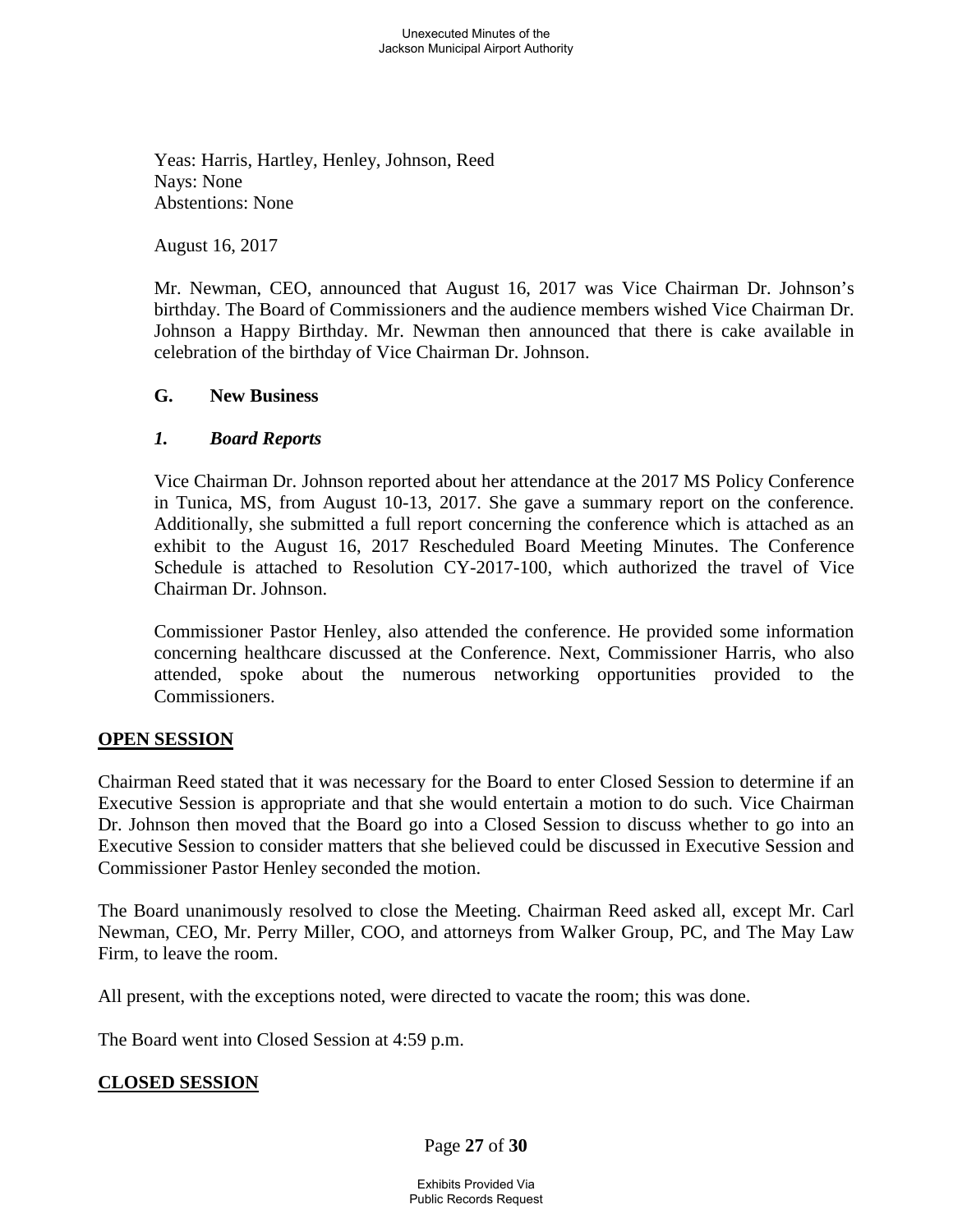Commissioner Hartley then moved that the Board enter Executive Session to discuss one (1) potential litigation matter as to a construction contract and Commissioner Pastor Henley seconded the motion to enter Executive Session. The Commissioners unanimously resolved to enter Executive Session for the stated purpose.

The Closed Session ended at 5:01 p.m.

### **OPEN SESSION**

Chairman Reed then invited all persons outside the room to re-enter, some did. Chairman Reed then stated in Open Session that the Board, during Closed Session, voted to enter Executive Session to consider one (1) potential litigation matter as to a construction contract.

Chairman Reed asked all present, except for Mr. Carl Newman, CEO, Mr. Perry Miller, COO, and attorneys from Walker Group, PC, and The May Law Firm, to leave the room.

All present, with the exceptions noted, were directed to vacate the room; this was done.

The Board went into Executive Session at 5:02 p.m.

### **EXECUTIVE SESSION**

Commissioner Pastor Henley exited the meeting during Executive Session at 5:03 p.m.

During the Executive Session, the Board discussed one (1) potential litigation matter as to a construction contract.

### *1. The Board took no action as to the potential litigation matter as to construction contract.*

Upon motion by Commissioner Hartley, seconded by Vice Chairman Dr. Johnson, and by unanimous approval, the Executive Session ended at 5:15 p.m.

Chairman Reed invited all persons outside the room to re-enter; some did, and Chairman Reed announced that the meeting was once again open.

### **OPEN SESSION**

All persons outside the room were invited to rejoin the meeting in Open Session; some persons present outside the room re-entered.

Open Session reconvened at 5:17 p.m.

Chairman Reed announced that the meeting was once again open. She then announced that no action was taken as to the potential litigation matter as to a construction contract.

> Page **28** of **30** Exhibits Provided Via Public Records Request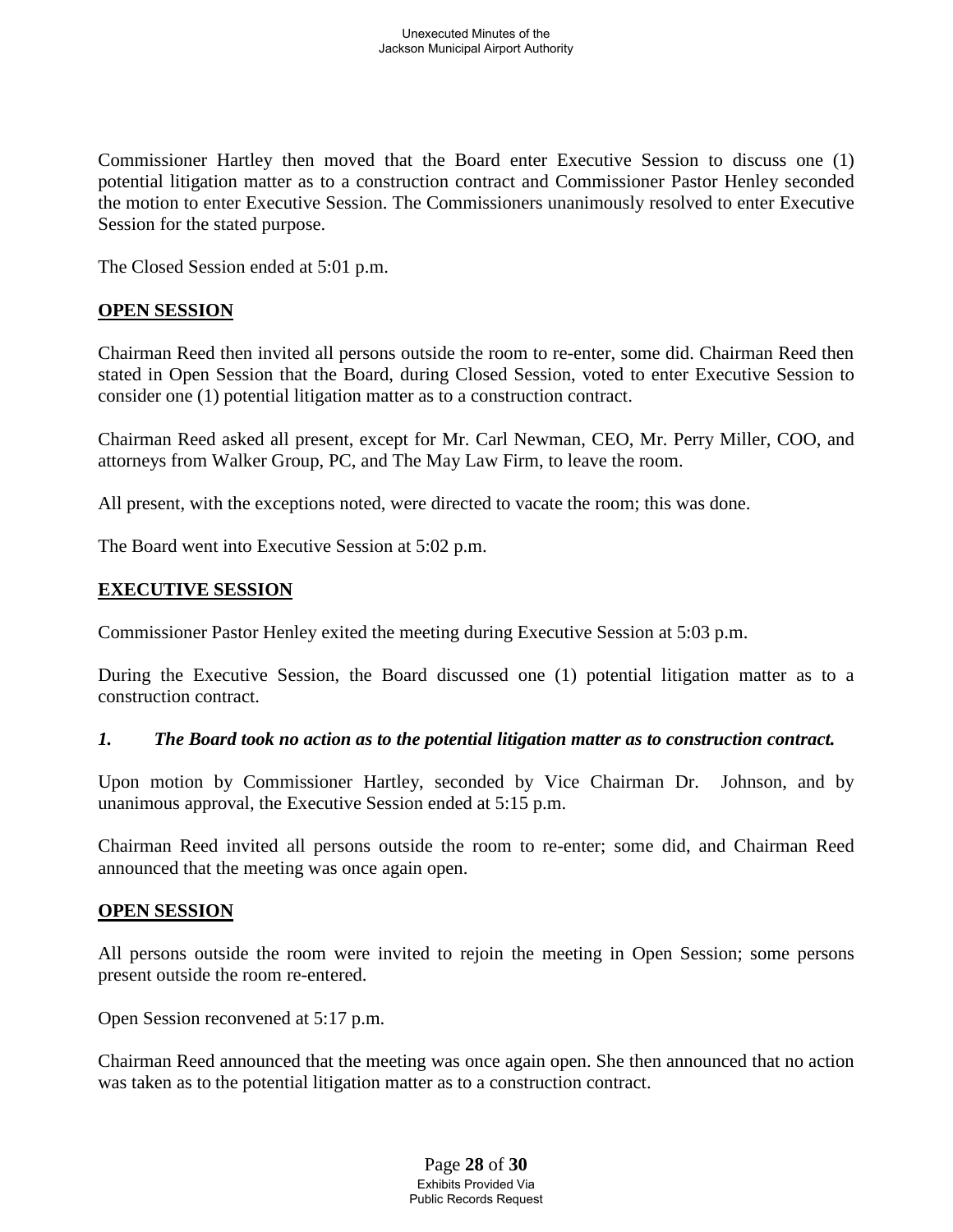### **RESOLUTION CY-2017-115**

### **RESOLUTION DENYING THE JUNE 29, 2017 BID PROTEST OF WDM ENTERPRISES, LLC.**

Upon motion by Commissioner Hartley, seconded by Vice Chairman Dr. Johnson the following RESOLUTION was made and approved by unanimous vote (4-0-0).

**WHEREAS**, the JMAA Board of Commissioners have considered the June 29, 2017 Bid Protest of WDM Enterprises, LLC; and

**WHEREAS**, regarding Airport Security and Access Control Systems at Jackson-Medgar Wiley Evers International Airport, (JMAA Project No. 014-11-B1) ("Project") as of the bid submission deadline for this project, the Jackson Municipal Airport Authority ("JMAA") only received one (1) bid which was submitted by Johnson Controls, Inc. which met the Disadvantaged Business Enterprise Goal of 15 % set by JMAA as to the Project; and

**WHEREAS**, during the June 26, 2017 Regular Meeting of the Board of Commissioners of JMAA, the Commissioners passed Resolution 2017-79 authorizing JMAA's Staff to execute a contract with Johnson Controls regarding the Project; and

**WHEREAS**, on June 29, 2017, JMAA received a letter dated June 29, 2017 from Attorney Pieter Teeuwissen on behalf of WDM Enterprises, LLC protesting the award of the Project contract to Johnson Controls; and

**WHEREAS**, JMAA's Bid Protest procedures provide that after the award of a contract "Any Bidder may protest an award to JMAA's Board of Commissioners…"; and

**WHEREAS,** the Board has been advised by legal counsel that WDM Enterprises, LLC did not participate in the bid process, and, therefore, WDM Enterprises, LLC does not have standing to protest the contract award to Project to Johnson Controls.

**IT IS, THEREFORE, RESOLVED** that based on the above stated, the JMAA Board of Commissioners deny the June 29, 2017 Bid Protest of WDM Enterprises, LLC; and

**IT IS, THEREFORE, FURTHER RESOLVED** that the Chairman of the Board shall inform WDM Enterprises, LLC in writing of the Board of Commissioners' decision concerning the Bid Protest of WDM Enterprises, LLC

Yeas: Harris, Hartley, Johnson, Reed Nays: None Abstentions: None

August 16, 2017

Page **29** of **30**